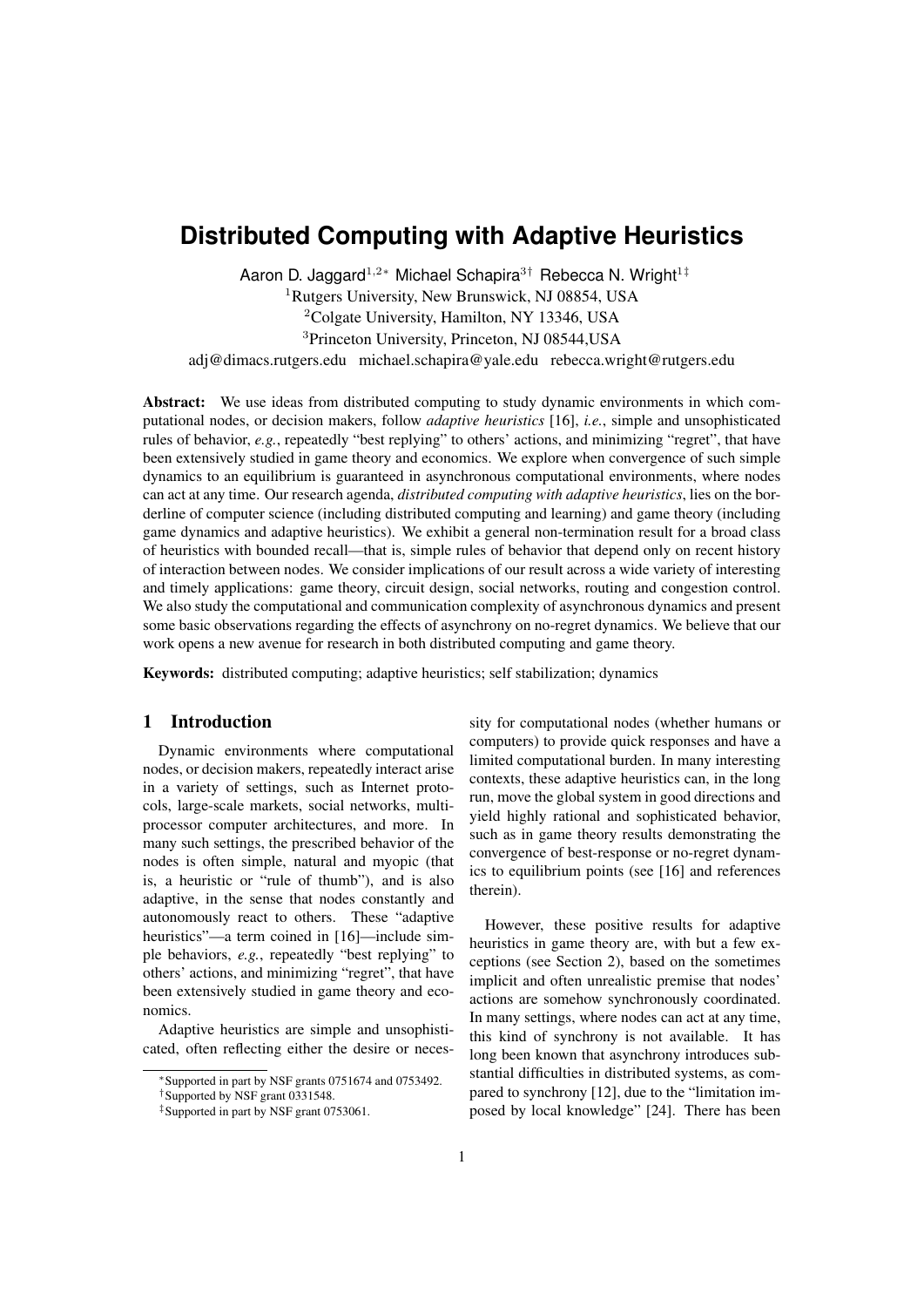much work in distributed computing on identifying conditions that guarantee protocol termination in asynchronous computational environments. Over the past three decades, we have seen many results regarding the possibility/impossibility borderline for failure-resilient computation [11, 24]. In the classical results of that setting, the risk of nontermination stems from the possibility of failures of nodes or other components.

We seek to bring together these two areas to form a new research agenda on distributed computing with adaptive heuristics. Our aim is to draw ideas from distributed computing theory to investigate provable properties and possible worst-case system behavior of adaptive heuristics in asynchronous computational environments. We take the first steps of this research agenda. We show that a large and natural class of adaptive heuristics fail to provably converge to an equilibrium in an asynchronous setting, even if the nodes and communication channels are guaranteed to be failurefree. This has implications across a wide domain of applications: convergence of game dynamics to pure Nash equilibria; stabilization of asynchronous circuits; convergence to a stable routing tree of the Border Gateway Protocol, that handles Internet routing; and more. We also explore the impact of scheduling on convergence guarantees. We show that non-convergence is not inherent to adaptive heuristics, as some forms of regret minimization provably converge in asynchronous settings. In more detail, we make the following contributions:

General non-convergence result (Section 4). It is often desirable or necessary due to practical constraints that computational nodes' (*e.g.*, routers') behavior rely on limited memory and processing power. In such contexts, nodes' adaptive heuristics are often based on *bounded recall*—*i.e.*, depend solely on recent history of interaction with others—and can even be *historyless*—*i.e.*, nodes only react to other nodes' current actions). We exhibit a general impossibility result using a valency argument—a now-standard technique in distributed computing theory [11, 24]—to show that a broad class of bounded-recall adaptive heuristics cannot always converge to a stable state. More specifically, we show that, for a large family of such heuristics, simply the existence of two "equilibrium points" implies that there is some execution that does not converge to any outcome even if nodes and communication channels are guaranteed not to fail. We also give evidence that our non-convergence result is essentially tight.

Implications across a wide variety of interesting and timely applications (Section 5). We apply our non-convergence result to a wide variety of interesting environments, namely convergence of game dynamics to pure Nash equilibria, stabilization of asynchronous circuits, diffusion of technologies in social networks, routing on the Internet, and congestion control protocols.

Implications for convergence of  $r$ -fairness and randomness (Section 6). We study the effects on convergence to a stable state of natural restrictions on the order of nodes' activations (i.e., the order in which nodes' have the opportunity to take steps), that have been extensively studied in distributed computing theory: (1) r*-fairness*, which is the guarantee that each node selects a new action at least once within every  $r$  consecutive time steps, for some pre-specified  $r > 0$ ; and (2) randomized selection of the initial state of the system and the order of nodes' activations.

Communication and computational complexity of asynchronous dynamics (Section 7). We study the tractability of determining whether convergence to a stable state is guaranteed. We present two complementary hardness results that establish that, even for extremely restricted kinds of interactions, this feat is hard: (1) an exponential communication complexity lower bound; and (2) a computational complexity PSPACE-completeness result that, alongside its computational implications, implies that we cannot hope to have short witnesses of guaranteed asynchronous convergence (unless PSPACE  $\subseteq$  NP).

Asynchronous no-regret dynamics (Section 8). We present some basic observations about the convergence properties of no-regret dynamics in our framework, that establish that, in contrast to other adaptive heuristics, regret minimization is quite robust to asynchrony.

Further discussion of a research agenda in distributed computing with adaptive heuristics (Section 9) We believe that this work has but scratched the surface in the exploration of the behavior of adaptive heuristics in asynchronous com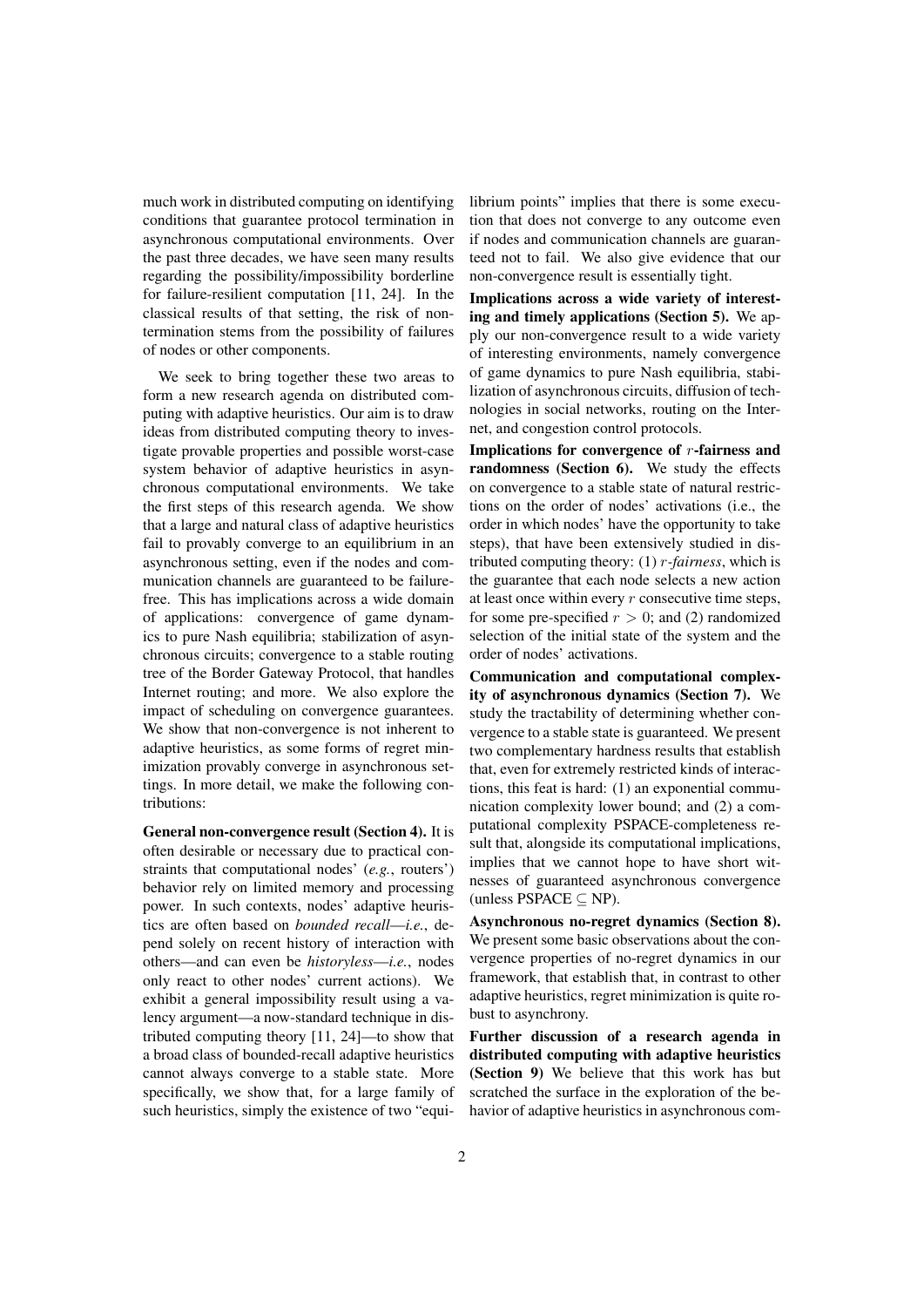putational environments. Many important questions remain wide open. We present contextspecific problems in the relevant sections, and also outline general interesting directions for future research in Section 9.

Before presenting our main results, we overview related work (Section 2) and provide a detailed description of our model (Section 3).

# 2 Related Work

Our work relates to many ideas in game theory and in distributed computing. We discuss game theoretic work on adaptive heuristics and on asynchrony, and also distributed computing work on fault tolerance and self stabilization. We also highlight the application areas we consider.

Adaptive heuristics. Much work in game theory and economics deals with adaptive heuristics (see Hart [16] and references therein). Generally speaking, this long line of research explores the "convergence" of simple and myopic rules of behavior (*e.g.*, best-response/fictitious-play/noregret dynamics) to an "equilibrium". However, with few exceptions (see below), such analysis has so far primarily concentrated on synchronous environments in which steps take place simultaneously or in some other predetermined prescribed order. In contrast, we explore adaptive heuristics in asynchronous environments, which are more realistic for many applications.

Game-theoretic work on asynchronous environments. Some game-theoretic work on repeated games considers "asynchronous moves".<sup>1</sup> (see [23, 34], among others, and references therein). Such work does not explore the behavior of dynamics, but has other research goals (*e.g.*, characterizing equilibria, establishing Folk theorems). We are, to the best of our knowledge, the first to study the effects of asynchrony (in the broad distributed computing sense) on the convergence of *game dynamics* to equilibria.

Fault-tolerant computation. We use ideas and techniques from work in distributed computing on protocol termination in asynchronous computational environments where nodes and communication channels are possibly faulty. Protocol termination in such environments, initially motivated by multi-processor computer architectures, has been extensively studied in the past three decades [2, 4, 7, 12, 20, 29], as nicely surveyed in [11, 24]. Fischer, Lynch and Paterson [12] showed, in a landmark paper, that a broad class of failure-resilient consensus protocols cannot provably terminate. Intuitively, the risk of protocol nontermination in [12] stems from the possibility of failures; a computational node cannot tell whether another node is silent due to a failure or is simply taking a long time to react. Our focus here is, in contrast, on failure-free environments.

Self stabilization. The concept of self stabilization is fundamental to distributed computing and dates back to Dijkstra, 1973 (see [8] and references therein). Convergence of adaptive heuristics to an "equilibrium" in our model can be viewed as the self stabilization of such dynamics (where the "equilibrium points" are the legitimate configurations). Our formulation draws ideas from work in distributed computing (*e.g.*, Burns' distributed daemon model) and in networking research [14] on self stabilization.

Applications. We discuss the implications of our non-convergence result across a wide variety of applications, that have previously been studied: convergence of game dynamics (see, *e.g.*, [18, 19]); asynchronous circuits (see, *e.g.*, [6]); diffusion of innovations, behaviors, *etc*., in social networks (see Morris [26] and also [21]); interdomain routing [14, 30]; and congestion control [13].

# 3 The Model

We now present our model for analyzing adaptive heuristics in asynchronous environments.

Computational nodes interacting. There is an *interaction system* with n *computational nodes*,  $1, \ldots, n$ . Each computational node *i* has an *action space*  $A_i$ . Let  $A = \times_{j \in [n]} A_j$ , where  $[n] =$  $\{1, \ldots, n\}$ . Let  $A_{-i} = \times_{j \in [n] \setminus \{i\}} A_j$ . Let  $\Delta(A_i)$ be the set of all probability distributions over the actions in  $A_i$ .

Schedules. There is an infinite sequence of discrete time steps  $t = 1, \ldots$ . A *schedule* is a func-

<sup>&</sup>lt;sup>1</sup>Often, the term asynchrony merely indicates that players are not all activated at each time step, and thus is used to describe environments where only one player is activated at a time ("alternating moves"), or where there is a probability distribution that determines who is activated when.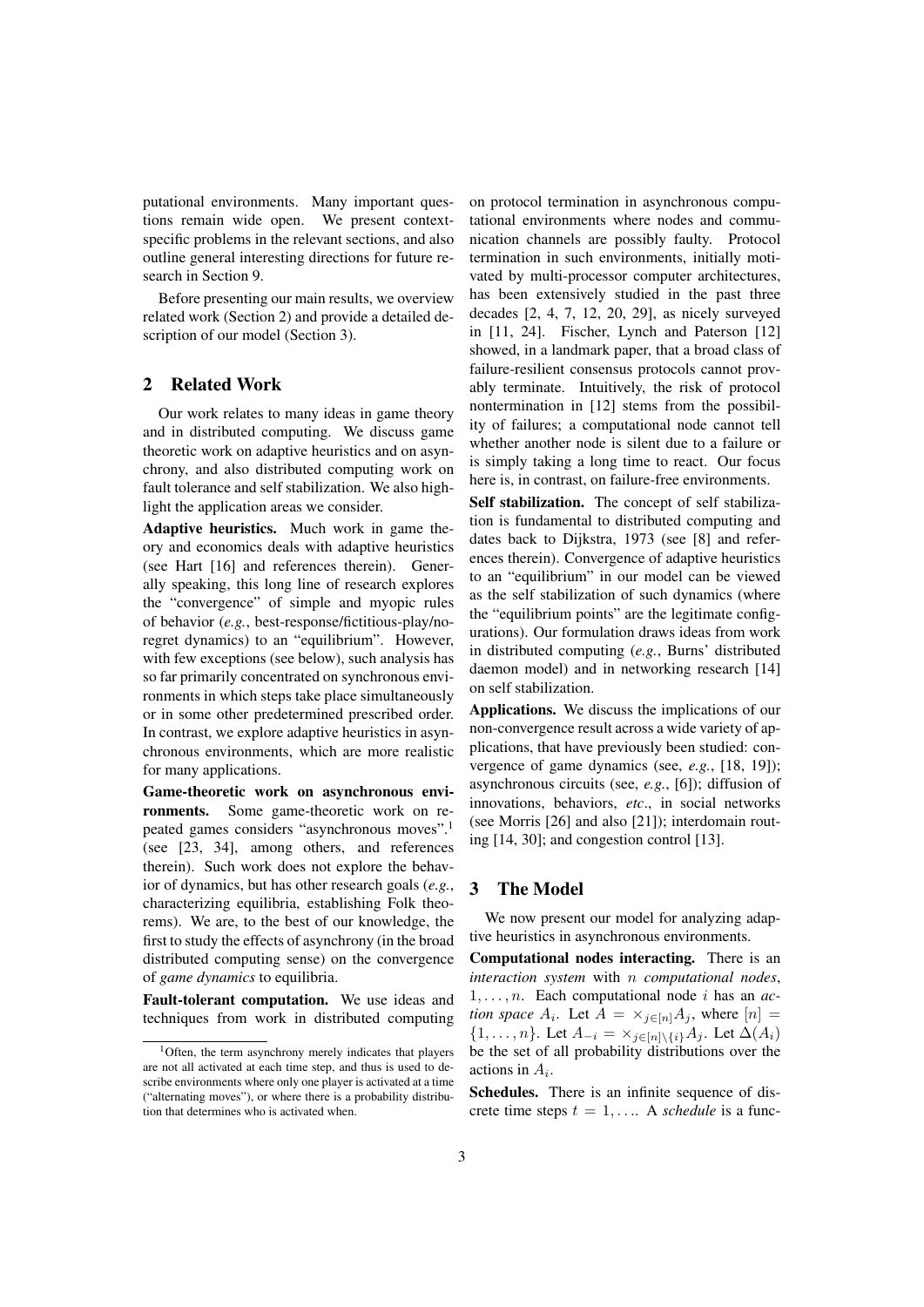tion  $\sigma$  that maps each  $t \in \mathbb{N}_+ = \{1, 2, ...\}$  to a nonempty set of computational nodes:  $\sigma(t) \subseteq [n]$ . Informally,  $\sigma$  determines (when we consider the dynamics of the system) which nodes are *activated* in each time-step. We say that a schedule  $\sigma$  is *fair* if each node  $i$  is activated infinitely many times in  $\sigma$ , *i.e.*,  $\forall i \in [n]$ , there are infinitely many  $t \in \mathbb{N}_+$ such that  $i \in \sigma(t)$ . For  $r \in \mathbb{N}_+$ , we say that a schedule  $\sigma$  is *r*-fair if each node is activated at least once in every sequence of  $r$  consecutive time steps. *i.e.*, if, for every  $i \in [n]$  and  $t_0 \in \mathbb{N}_+$ , there is at least one value  $t \in \{t_0, t_0 + 1, \ldots, t_0 + r - 1\}$  for which  $i \in \sigma(t)$ .

History and reaction functions. Let  $H_0 = \emptyset$ , and let  $H_t = A^t$  for every  $t \geq 1$ . Intuitively, an element in  $H_t$  represents a possible *history* of interaction at time step  $t$ . For each node  $i$ , there is an infinite sequence of functions  $f_i$  =  $(f_{(i,1)}, f_{(i,2)}, \ldots, f_{(i,t)}, \ldots)$  such that, for each  $t \in$  $\mathbb{N}_+$ ,  $f_{(i,t)}$ :  $H_t \to \Delta(A_i)$ ; we call  $f_i$  the *reaction function* of node *i*. As discussed below,  $f_i$  captures i's way of responding to the history of interaction in each time step.

Restrictions on reaction functions. We now present five possible restrictions on reaction functions: determinism, self-independence, bounded recall, stationarity and historylessness.

- 1. **Determinism:** a reaction function  $f_i$  is de*terministic* if, for each input,  $f_i$  outputs a single action (that is, a probability distribution where a single action in  $A_i$  has probability 1).
- 2. Self-independence: a reaction function  $f_i$  is *self-independent* if node i's own (past and present) actions do not affect the outcome of  $f_i$ . That is, a reaction function  $f_i$  is selfindependent if for every  $t \geq 1$  there exists a function  $g_t$  :  $A_{-i}^t \rightarrow \Delta(A_i)$  such that  $f_{(i,t)} \equiv g_t.$
- 3. k-recall and stationarity: a node i has k*recall* if its reaction function  $f_i$  only depends on the k most recent time steps, *i.e.*, for every  $t \geq k$ , there exists a function  $q : H_k \to$  $\Delta(A_i)$  such that  $f(i,t)(x) = g(x_{ik})$  for each input  $x \in H_t$  ( $x_{|k}$  here denotes the last k coordinates, *i.e.*, *n*-tuples of actions, of  $x$ ). We say that a k-recall reaction function is *stationary* if the time counter t is of no importance. That is, a k-recall reaction function is stationary if there exists a function  $g : H_k \to \Delta(A_i)$

such that *for all*  $t \geq k$ ,  $f(i, t)(x) = g(x_{k})$  for each input  $x \in H_t$ .

4. **Historylessness:** a reaction function  $f_i$  is his*toryless* if  $f_i$  is 1-recall *and* stationary, that is, if  $f_i$  only depends on i's and on i's neighbors' most recent actions.

Dynamics. We now define *dynamics* in our model. Intuitively, there is some initial state (history of interaction) from which the interaction system evolves, and, in each time step, some subset of the nodes reacts to the past history of interaction. This is captured as follows. Let  $s^{(0)}$ , that shall be called the "*initial state*", be an element in  $H_w$ , for some  $w \in \mathbb{N}_+$ . Let  $\sigma$  be a schedule. We now describe the " $(s^{(0)}, \sigma)$ -dynamics". The system's evolution starts at time  $t = w + 1$ , when each node  $i \in \sigma(w+1)$  simultaneously chooses an action according to  $f_{(i,w+1)}$ , *i.e.*, node *i* randomizes over the actions in  $A_i$  according to  $f_{(i,w+1)}(s^{(0)})$ . We now let  $s^{(1)}$  be the element in  $H^{w+1}$  for which the first  $w$  coordinates (*n*-tuples of nodes' actions) are as in  $s^{(0)}$  and the last coordinate is the *n*-tuple of *realized* nodes' actions at the end of time step  $t = w + 1$ . Similarly, in each time step  $t > w + 1$ , each node in  $\sigma(t)$  updates its action according to  $f_{(i,t)}$ , based on the past history  $s^{(t-w-1)}$ , and nodes' realized actions at time  $t$ , combined with  $s^{(t-w-1)}$ , define the history of interaction at the end of time step t,  $s^{(t-w)}$ .

Convergence and convergent systems. We say that nodes' actions *converge* under the  $(s^{(0)}, \sigma)$ dynamics if there exist some  $t_0 \in \mathbb{N}_+$ , and some action profile  $a = (a_1, \ldots, a_n)$ , such that, for all  $t > t_0$ ,  $s^{(t)} = a$ . The dynamics is then said to converge to a, and a is called a "*stable state*" (for the  $(s^{(0)}, \sigma)$ -dynamics), *i.e.*, intuitively, a stable state is a global action state that, once reached, remains unchanged. We say that the interaction system is *convergent* if, for all initial states  $s^{(0)}$ and *fair* schedules  $\sigma$ , the  $(s^{(0)}, \sigma)$ -dynamics converges. We say that the system is *r-convergent* if, for all initial states  $s^{(0)}$  and *r*-fair schedules  $\sigma$ , the  $(s^{(0)}, \sigma)$ -dynamics converges.

Update messages. Observe that, in our model, nodes' actions are *immediately observable* to other nodes at the end of each time step ("*perfect monitoring*"). While this is clearly unrealistic in some important real-life contexts (*e.g.*, some of the environments considered below), this restriction only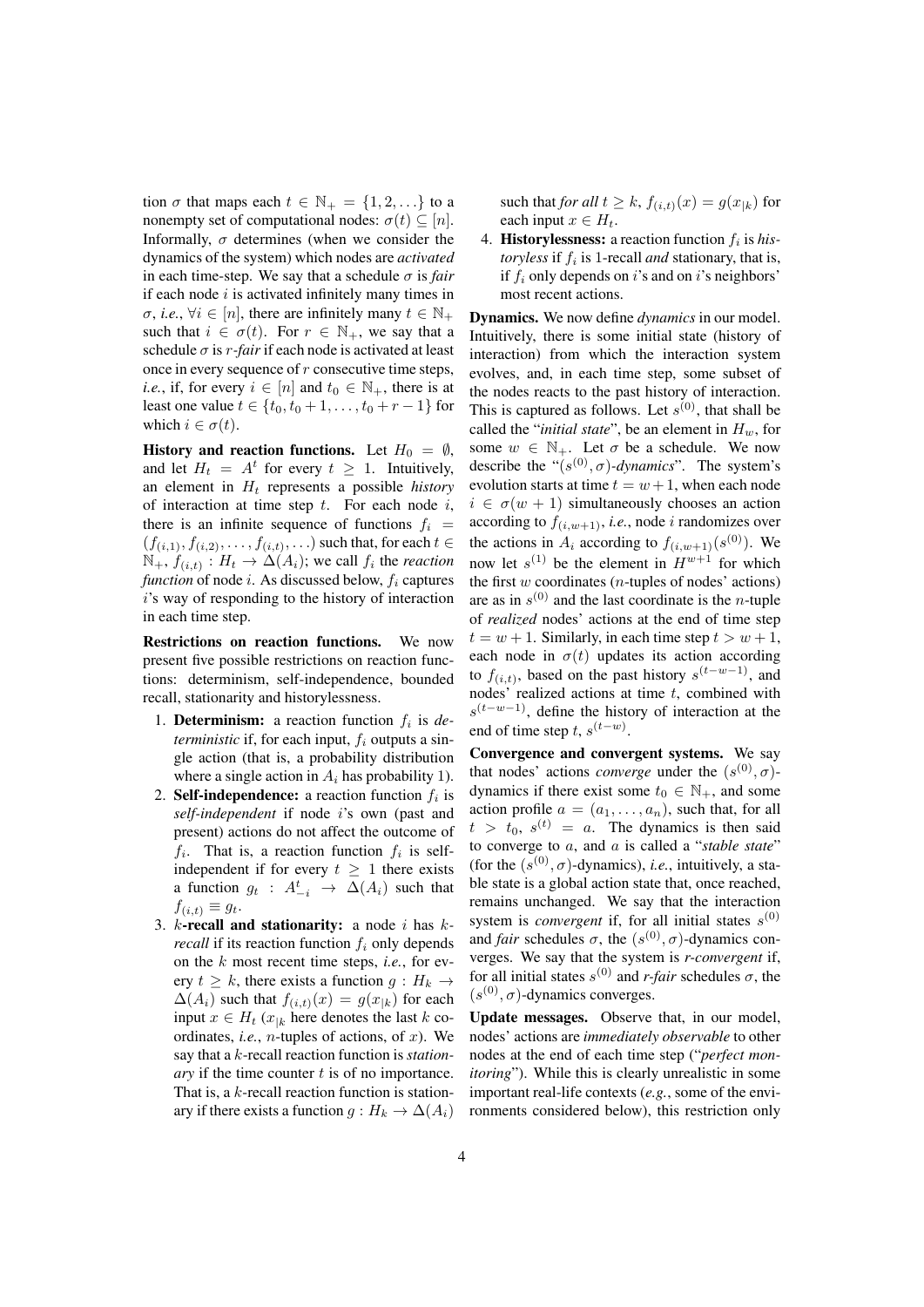strengthens our main results, that are impossibility results.

Deterministic historyless dynamics. Of special interest to us is the case that all reaction functions are deterministic and historyless. We observe that, in this case, stable states have a simple characterization. Each reaction function  $f_i$  is deterministic and historyless and so can be specified by a function  $g_i: A \rightarrow A_i$ . Let  $g = (g_1, \ldots, g_n)$ . Observe that the set of all stable states (for all possible dynamics) is precisely the set of all fixed points of g. Below, when describing nodes' reaction functions that are deterministic and historyless we sometimes abuse notation and identify each  $f_i$ with  $q_i$  (treating  $f_i$  as a function from A to  $A_i$ ). In addition, when all the reaction functions are also self-independent we occasionally treat each  $f_i$  as a function from  $A_{-i}$  to  $A_i$ .

#### 4 Non-Convergence Result

We now present a general impossibility result for convergence of nodes' actions under boundedrecall dynamics in asynchronous, distributed computational environments.

Theorem 4.1. *If each reaction function has bounded recall and is self-independent then the existence of multiple stable states implies that the system is not convergent.*

We note that this result holds even if nodes' reaction functions are not stationary and are randomized (randomized initial states and activations are discussed in Section 6). We present the proof of Theorem 4.1 in Appendix F. We now discuss some aspects of our impossibility result.

Neither bounded recall nor self-independence alone implies non-convergence We show that the statement of Theorem 4.1 does not hold if either the bounded-recall restriction, or the selfindependence restriction, is removed.

*Example* 4.2*.* (the bounded-recall restriction cannot be removed) There are two nodes, 1 and 2, each with the action space  $\{x, y\}$ . The deterministic and self-independent reaction functions of the nodes are as follows: node 2 always chooses node 1's action; node 1 will choose  $y$  if node 2's action changed from  $x$  to  $y$  in the past, and  $x$  otherwise. Observe that node 1's reaction function is not bounded-recall but can depend on the *entire* history of interaction. We make the observations that the system is safe and has two stable states. Observe that if node 1 chooses  $y$  at some point in time due to the fact that node 2's action changed from  $x$  to  $y$ , then it shall continue to do so thereafter; if, on the other hand, 1 never does so, then, from some point in time onwards, node 1's action is constantly  $x$ . In both cases, node 2 shall have the same action as node 1 eventually, and thus convergence to one of the two stable states,  $(x, x)$  and  $(y, y)$ , is guaranteed. Hence, two stable states exist and the system is convergent nonetheless

*Example* 4.3*.* (the self-independence restriction cannot be removed) There are two nodes, 1 and 2, each with action set  $\{x, y\}$ . Each node *i*'s a deterministic and historyless reaction function  $f_i$ is as follows:  $f_i(x, x) = y$ ; in all other cases the node always (re)selects its current action (*e.g.*,  $f_1(x, y) = x$ ,  $f_2(x, y) = y$ ). Observe that the system has three stable states, namely all action profiles but  $(x, x)$ , yet can easily be seen to be convergent.

Connections to consensus protocols. We now briefly discuss the interesting connections between Theorem 4.1 and the non-termination result for failure-resilient consensus protocols in [12]. We elaborate on this topic in Appendix A. Fischer *et al.* [12] explore when a group of processors can reach a consensus even in the presence of failures, and exhibit a breakthrough non-termination result. Our proof of Theorem 4.1 uses a valency argument—an idea introduced in the proof of the non-termination result in [12].

Intuitively, the risk of protocol non-termination in [12] stems from the possibility of failures; a computational node cannot tell whether another node is silent due to a failure or is simply taking a long time to react. We consider environments in which nodes/communication channels cannot fail, and so each node is guaranteed that all other nodes react after "sufficiently long" time. This guarantee makes reaching a consensus in the environment of [12] easily achievable (see Appendix A). Unlike the results in [12], the possibility of nonconvergence in our framework stems from limitations on nodes' behaviors. Hence, there is no immediate translation from the result in [12] to ours (and vice versa). To illustrate this point, we observe that in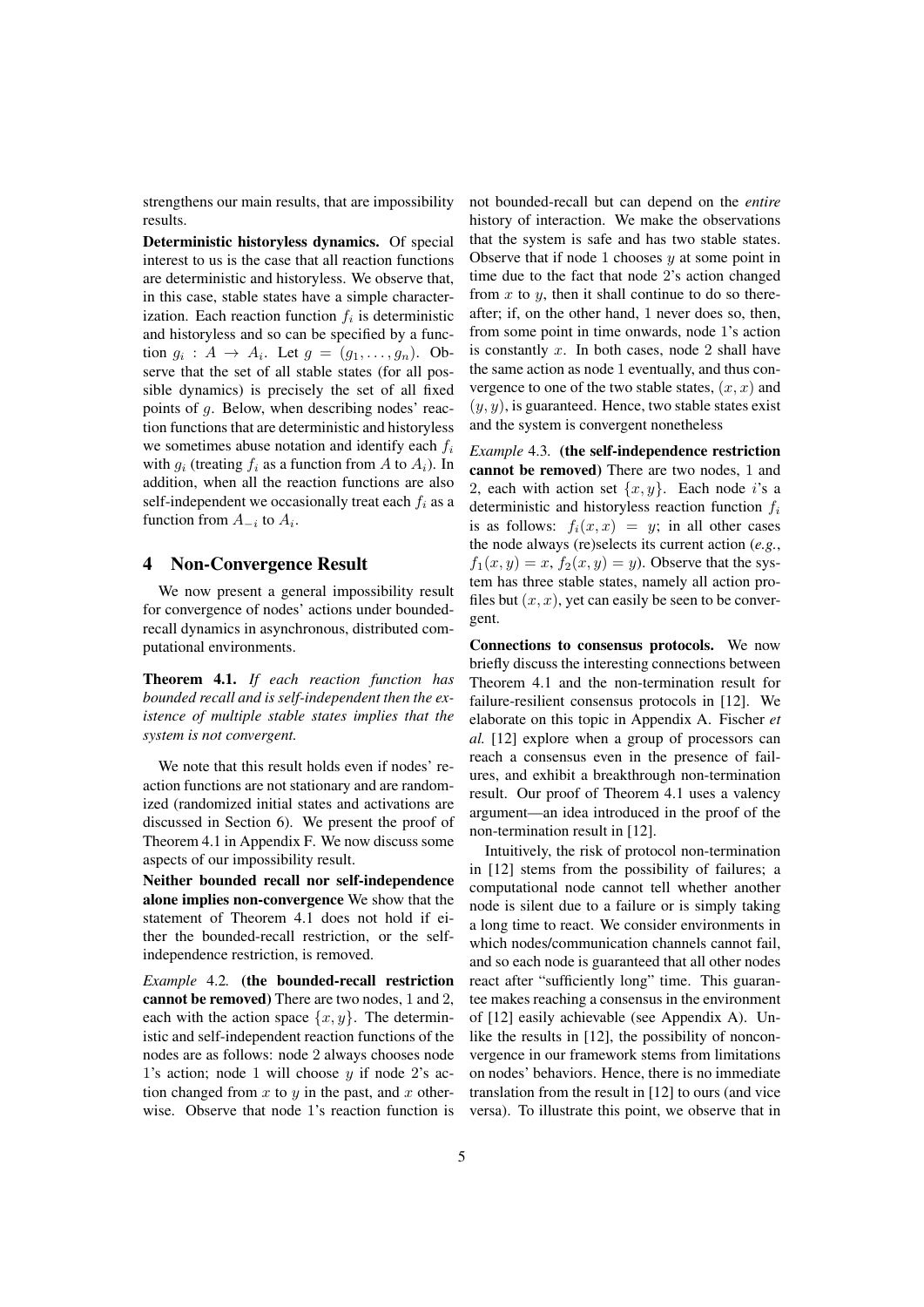both Example 4.2 and Example 4.3, there exist two stable states and an initial state from which both stable states are reachable (a "bivalent state" [12]), yet the system is convergent (see Appendix A). This should be contrasted with the result in [12] that establishes that the existence of an initial state from which two distinct outcomes are reachable implies the existence of a non-terminating execution.

We investigate the link between consensus protocols and our framework further in Appendix F, where we take an axiomatic approach. We introduce a condition—"*Independence of Decisions*" (IoD)—that holds for both fault-resilient consensus protocols and for bounded-recall selfindependent dynamics. We then factor the arguments in [12] through IoD to establish a nontermination result that holds for both contexts, thus unifying the treatment of these dynamic computational environments.

# 5 Games, Circuits, Networks, and Beyond

We present implications of our impossibility result in Section 4 for several well-studied environments: game theory, circuit design, social networks and Internet protocols. We now briefly summarize these implications, that, we believe, are themselves of independent interest. See Appendix B for a detailed exposition of the results in this section.

Game theory. Our result, when cast into game-theoretic terminology, shows that if players' choices of strategies are not synchronized, then the existence of two (or more) pure Nash equilibria implies that a broad class of game dynamics (*e.g.*, best-response dynamics with consistent tiebreaking) are not guaranteed to reach a pure Nash equilibrium. This result should be contrasted with positive results for such dynamics in the traditional synchronous game-theoretic environments.

Theorem 5.1. *If there are two (or more) pure Nash equilibria in a game, then all bounded-recall selfindependent dynamics can oscillate indefinitely for asynchronous player activations.*

Corollary 5.2. *If there are two (or more) pure Nash equilibria in a game, then best-response dynamics, and bounded-recall best-response dynam-* *ics (studied in [35]), with consistent tie-breaking, can fail to converge to an equilibrium in asynchronous environments.*

Circuits. Work on asynchronous circuits in computer architectures research explores the implications of asynchrony for circuit design [6]. We observe that a logic gate can be regarded as executing an inherently historyless reaction function that is independent of the gate's past and present "state". Thus, we show that our result has implications for the stabilization of asynchronous circuits.

Theorem 5.3. *If two (or more) stable Boolean assignments exist for an asynchronous Boolean circuit, then that asynchronous circuit is not inherently stable.*

Social networks. Understanding the ways in which innovations, ideas, technologies, and practices, disseminate through social networks is fundamental to the social sciences. We consider the classic economic setting [26] (that has lately also been approached by computer scientists [21]) where each decision maker has two technologies  ${A, B}$  to choose from, and each node in the social network wishes to have the same technology as the majority of his "friends" (neighboring nodes in the social network). We exhibit a general impossibility result for this environment.

Theorem 5.4. *In every social network, the diffusion of technologies can potentially never converge to a stable global state.*

Networking. We consider two basic networking environments: (1) routing with the Border Gateway Protocol (BGP), that is the "glue" that holds together the smaller networks that make up the Internet; and (2) the fundamental task of congestion control in communication networks, that is achieved through a combination of mechanisms on *end-hosts* (*e.g.*, TCP), and on *switches/routers* (*e.g.*, RED and WFQ). We exhibit non-termination results for both these environments.

We abstract a recent result in [30] and prove that this result extends to several BGP-based *multipath routing* protocols that have been proposed in the past few years.

Theorem 5.5. *[30] If there are multiple stable routing trees in a network, then BGP is not safe on that network.*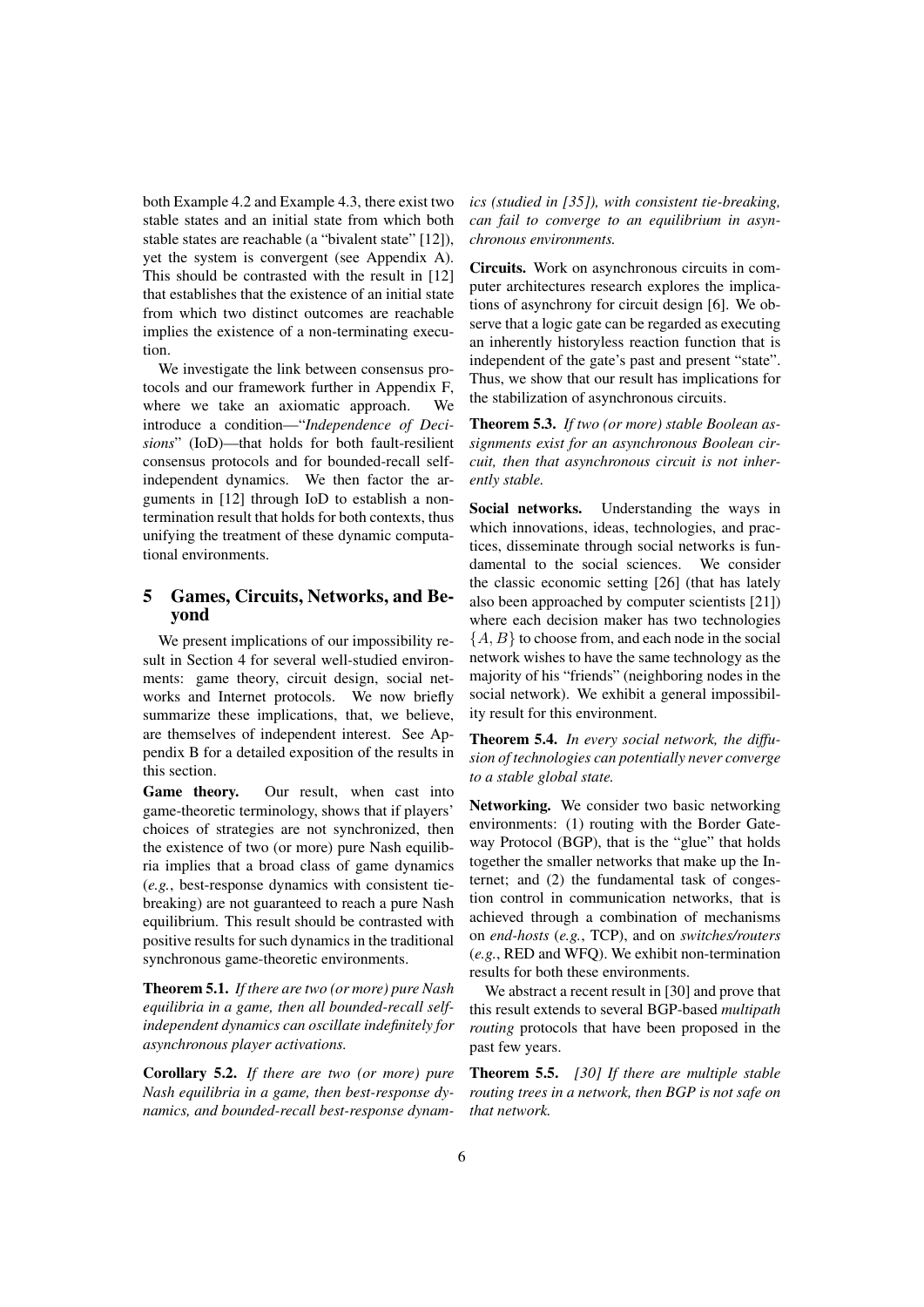We consider the model for analyzing dynamics of congestion presented in [13]. We present the following result.

Theorem 5.6. *If there are multiple capacityallocation equilibria in the network then dynamics of congestion can oscillate indefinitely.*

## 6 r-Convergence and Randomness

We now consider the implications for convergence of two natural restrictions on schedules: rfairness and randomization. See Appendix C for a detailed exposition of the results in this section.

Snakes in boxes and r-convergence. Theorem 4.1 deals with convergence and not rconvergence, and thus does not impose restrictions on the number of consecutive time steps in which a node can be nonactive. What happens if there is an upper bound on this number,  $r$ ? We now show that if  $r < n − 1$  then sometimes convergence of historyless and self-independent dynamics is achievable even in the presence of multiple stable states (and so our impossibility result does not extend to this setting).

*Example* 6.1*.* (a system that is convergent for  $r < n - 1$  but nonconvergent for  $r = n - 1$ ) There are  $n > 2$  nodes,  $1, \ldots, n$ , each with the action space  $\{x, y\}$ . Nodes' deterministic, historyless and self-independent reaction functions are as follows.  $\forall i \in [n]$ ,  $f_i(x^{n-1}) = x$  and  $f_i$  always outputs  $y$  otherwise. Observe that there exist two stable states:  $x^n$  and  $y^n$ . Observe that if  $r = n - 1$ then the following oscillation is possible. Initially, only node 1's action is  $y$  and all other nodes' actions are x. Then, nodes 1 and 2 are activated and, consequently, node 1's action becomes  $x$  and node 2's action becomes y. Next, nodes 2 and 3 are activated, and thus 2's action becomes  $x$  and 3's action becomes  $y$ . Then 3, 4 are activated, then 4, 5, and so on (traversing all nodes over and over again in cyclic order). This goes on indefinitely, never reaching one of the two stable states. Observe that, indeed, each node is activated at least once within every sequence of  $n - 1$  consecutive time steps. We observe however, that if  $r < n - 1$  then convergence is guaranteed. To see this, observe that if at some point in time there are at least two nodes

whose action is y, then convergence to  $y^n$  is guaranteed. Clearly, if all nodes' action is  $x$  then convergence to  $x^n$  is guaranteed. Thus, an oscillation is possible only if, in each time step, *exactly* one node's action is y. Observe that, given our definition of nodes' reaction functions, this can only be if the activation sequence is (essentially) as described above, *i.e.*, exactly two nodes are activated at a time. Observe also that this kind of activation sequence is impossible for  $r < n - 1$ .

What about  $r > n$ ? We use classical results in combinatorics regarding the size of a "*snake-inthe-box*" in a hypercube [1] to construct systems are  $r$ -convergent for exponentially-large  $r$ 's, but are not convergent in general.

**Theorem 6.2.** *Let*  $n \in \mathbb{N}_+$  *be sufficiently large. There exists a system* G *with* n *nodes, in which each node* i *has two possible actions and each* f<sup>i</sup> *is deterministic, historyless and self-independent, such that* G *is r*-convergent for  $r \in \Omega(2^n)$ *, but* G *is not*  $(r + 1)$ *-convergent.* 

We note that the construction in the proof of Theorem 6.2 is such that there is a unique stable state. We believe that the same ideas can be used to prove the same result for systems with multiple stable states but the exact way of doing this eludes us at the moment, and is left as an open question.

Problem 6.3. *Prove that for every sufficiently large*  $n \in \mathbb{N}_+$ *, there exists a system G with* n *nodes, in which each node* i *has two possible actions, each* f<sup>i</sup> *is deterministic, historyless and self-independent, and* G *has multiple stable states, such that* G *is r*-convergent for  $r \in \Omega(2^n)$  *but* G *is not*  $(r + 1)$ *-convergent.* 

Does random choice (of initial state and schedule) help? Theorem 4.1 tells us that, for a broad class of dynamics, a system with multiple stable states is nonconvergent if the initial state and the node-activation schedule are chosen adversarially. Can we guarantee convergence if the initial state and schedule are chosen *at random*?

*Example* 6.4*.* (random choice of initial state and schedule might not help) There are  $n$ nodes,  $1, \ldots, n$ , and each node has action space  ${x, y, z}$ . The (deterministic, historyless and selfindependent) reaction function of each node  $i \in$  $\{3, \ldots, n\}$  is such that  $f_i(x^{n-1}) = x$ ;  $f_i(z^{n-1}) =$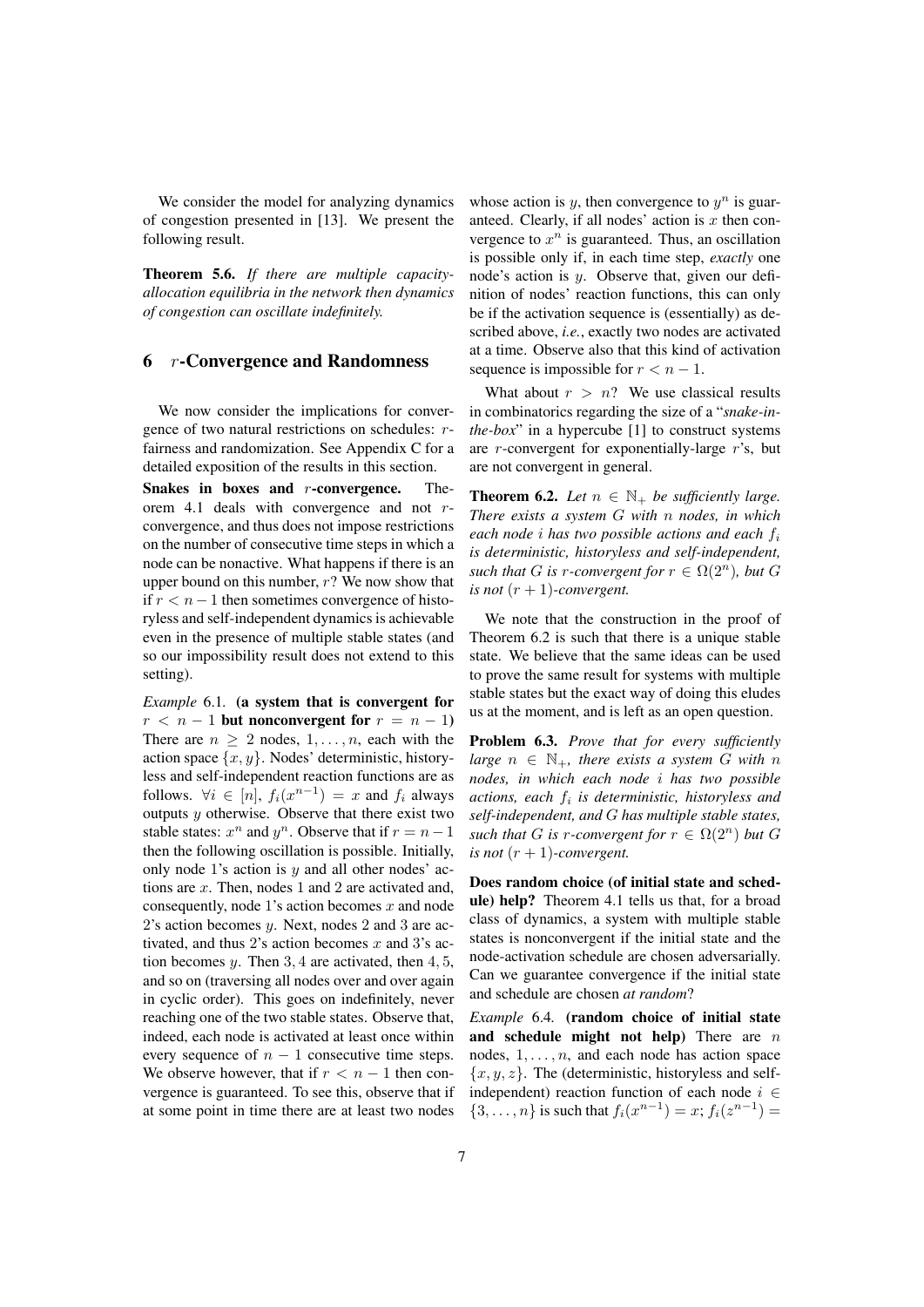z; and  $f_i = y$  for all other inputs. The (deterministic, historyless and self-independent) reaction function of each node  $i \in \{1,2\}$  is such that  $f_i(x^{n-1}) = x; f_i(z^{n-1}) = z; f_i(xy^{n-2}) = y;$  $f_i(y^{n-1}) = x$ ; and  $f_i = y$  for all other inputs. Observe that there are exactly two stable states:  $x^n$ and  $z^n$ . Observe also that if nodes' actions in the initial state do not contain at least  $n - 1$  x's, or at least  $n - 1$  z's, then, from that moment forth, each activated node in the set  $\{3, \ldots, n\}$  will choose the action  $y$ . Thus, eventually the actions of all nodes in  $\{3, \ldots, n\}$  shall be y, and so none of the two stable states will be reached. Hence, there are  $3^n$ possible initial states, such that only from  $4n + 2$ can a stable state be reached. When choosing the initial state uniformly at random the probability of landing on a "good" initial state (in terms of convergence) is thus exponentially small.

# 7 Complexity of Asynchronous Dynamics

We now explore the communication complexity and computational complexity of determining whether a system is convergent. We present hardness results in both models of computation even for the case of deterministic and historyless adaptive heuristics. See Appendix D for a detailed exposition of the results in this section.

We first present the following communication complexity result whose proof relies on combinatorial "snake-in-the-box" constructions [1].

Theorem 7.1. *Determining if a system with* n *nodes, each with* 2 *actions, is convergent requires*  $\Omega(2^n)$  bits. This holds even if all nodes have deter*ministic, historyless and self-independent reaction functions.*

The above communication complexity hardness result required the representation of the reaction functions to (potentially) be exponentially long. What if the reaction functions can be succinctly described? We now present a strong computational complexity hardness result for the case that each reaction function  $f_i$  is deterministic and historyless, and is given explicitly in the form of a boolean circuit (for each  $a \in A$  the circuit outputs  $f_i(a)$ ). We prove the following result.

Theorem 7.2. *Determining if a system with* n *nodes, each with a deterministic and historyless reaction function, is convergent is PSPACEcomplete.*

Our computational complexity result shows that even if nodes' reaction functions can be succinctly represented, determining whether the system is convergent is PSPACE-complete. This result, alongside its computational implications, implies that we cannot hope to have short "witnesses" of guaranteed asynchronous convergence (unless PSPACE  $\subseteq$  NP). Proving the above PSPACEcompleteness result for the case self-independent reaction functions seems challenging.

Problem 7.3. *Prove that determining if a system with* n *nodes, each with a deterministic selfindependent and historyless reaction function, is convergent is PSPACE-complete.*

## 8 Some Basic Observations Regarding No-Regret Dynamics

Regret minimization is fundamental to learning theory, and has strong connections to gametheoretic solution concepts; if each player in a repeated game executes a no-regret algorithm when selecting strategies, then convergence to an equilibrium is guaranteed in a variety of interesting contexts. The meaning of convergence, and the type of equilibrium reached, vary, and are dependent on the restrictions imposed on the game and on the notion of regret. Work on no-regret dynamics traditionally considers environments where all nodes are "activated" at each time step. We make the simple observation that, switching our attention to r-fair schedules (for every  $r \in N_+$ ), if an algorithm has no regret in the classic setting, then it has no regret in this new setting as well (for all notions of regret). Hence, positive results from the regret-minimization literature extend to this asynchronous environment. See [3] for a thorough explanation about no-regret dynamics and see Appendix E for a detailed explanation about our observations. We now mention two implications of our observation and highlight two open problems regarding regret minimization.

Observation 8.1. *When all players in a zero-sum game use no-external-regret algorithms then ap-*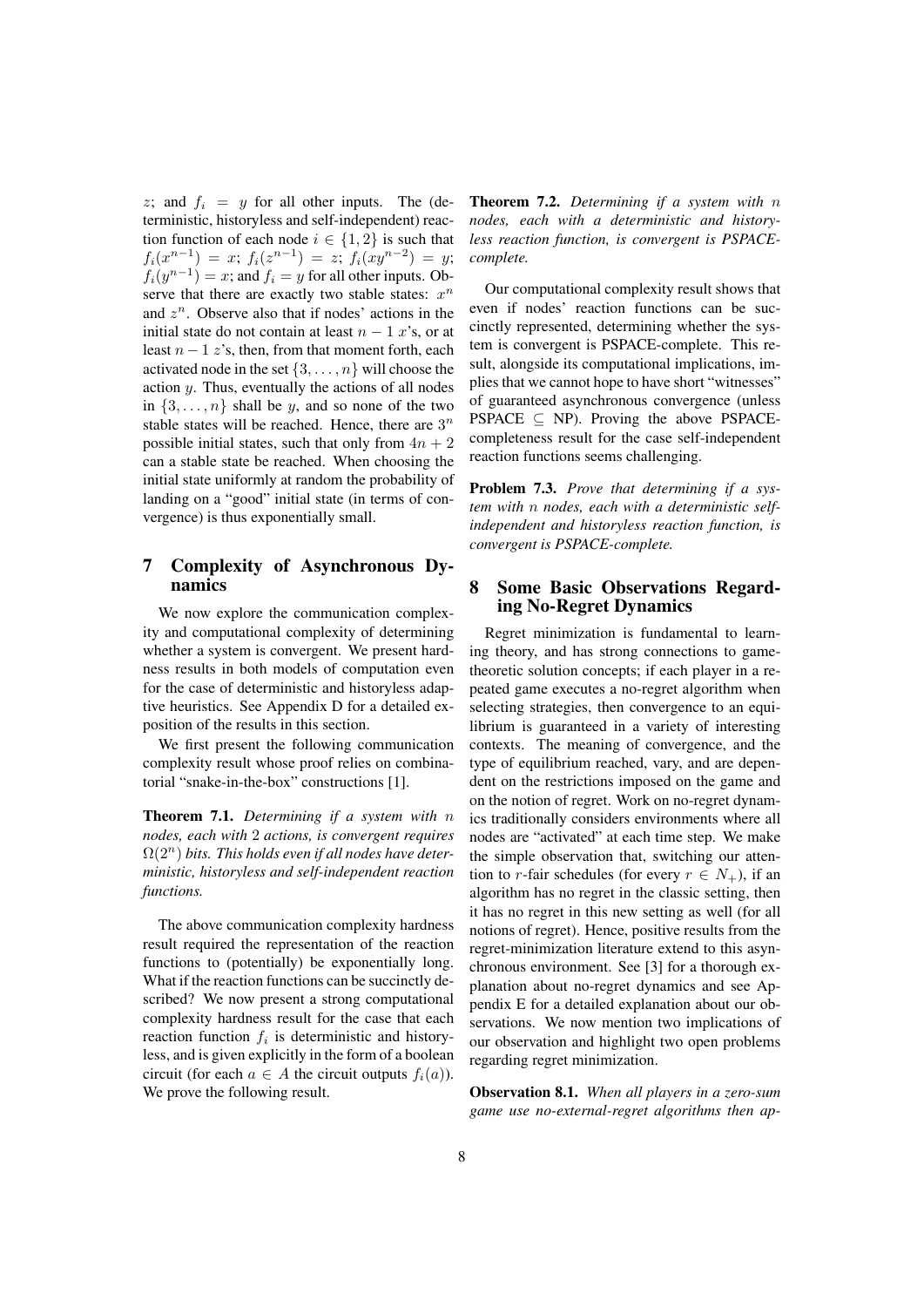*proaching or exceeding the minimax value of the game is guaranteed.*

Observation 8.2. *When all players in a (general) game use no-swap-regret algorithms the empirical distribution of joint players' actions converges to a correlated equilibrium of the game.*

Problem 8.3. *Give examples of repeated games for which there exists a schedule of player activations that is not r-fair for any*  $r \in N_+$  *for which regret-minimizing dynamics do not converge to an equilibrium (for different notions of regret/convergence/equilibria).*

Problem 8.4. *When is convergence of no-regret dynamics to an equilibrium guaranteed (for different notions of regret/convergence/equilibria) for all* r*-fair schedules for non-fixed* r*'s, that is, if when* r *is a function of* t*?*

## 9 Future Research

In this paper, we have taken the first steps towards a complete understanding of distributed computing with adaptive heuristics. We proved a general non-convergence result and several hardness results within this model, and also discussed some important aspects such as the implications of fairness and randomness, as well as applications to a variety of settings. We believe that we have but scratched the surface in the exploration of the convergence properties of simple dynamics in asynchronous computational environments, and many important questions remain wide open. We now outline several interesting directions for future research.

Other heuristics, convergence notions, equilibria. We have considered specific adaptive heuristics, notions of convergence, and kinds of equilibria. Understanding the effects of asynchrony on other adaptive heuristics (*e.g.*, better-response dynamics, fictitious play), for other notions of convergence (*e.g.*, of the empirical distributions of play), and for other kinds of equilibria (*e.g.*, mixed Nash equilibria, correlated equilibria) is a broad and challenging direction for future research.

Outdated and private information. We have not explicitly considered the effects of making decisions based on outdated information. We have also not dealt with the case that nodes' behaviors are dependent on private information, that is, the case that the dynamics are "uncoupled" [18, 19].

Other notions of asynchrony. We believe that better understanding the role of degrees of fairness, randomness, and other restrictions on schedules from distributed computing literature, in achieving convergence to equilibrium points is an interesting and important research direction.

Characterizing asynchronous convergence. We still lack characterizations of asynchronous convergence even for simple dynamics (*e.g.*, deterministic and historyless).<sup>2</sup>

Topological and knowledge-based approaches. Topological [4, 20, 29] and knowledge-based [15] approaches have been very successful in addressing fundamental questions in distributed computing. Can these approaches shed new light on the implications of asynchrony for adaptive heuristics? Further exploring the environments in Section 5. We have applied our non-convergence result to the environments described in Section 5. These environments are of independent interest and are indeed the subject of extensive research. Hence, the further exploration of dynamics in these settings is important.

#### Acknowledgements

We thank Danny Dolev, Alex Fabrikant, Idit Keidar, Jonathan Laserson, Nati Linial, Yishay Mansour, and Yoram Moses for helpful discussions. This work was initiated partly as a result of the DIMACS Special Focus on Communication Security and Information Privacy.

## A Connections to Consensus Protocols

There are interesting connections between our result and that of Fischer *et al.* [12] for *faultresilient consensus protocols*. [12] studies the following environment: There is a group of *processes*, each with an initial value in  $\{0, 1\}$ , that communicate with each other via *messages*. The objective is for all *non-faulty* processes to eventually agree on some value  $x \in \{0, 1\}$ , where the

<sup>2</sup>Our PSPACE-completeness result in Section 7 eliminates the possibility of short witnesses of guaranteed asynchronous convergence unless PSPACE ⊆ NP, but elegant characterizations are still possible.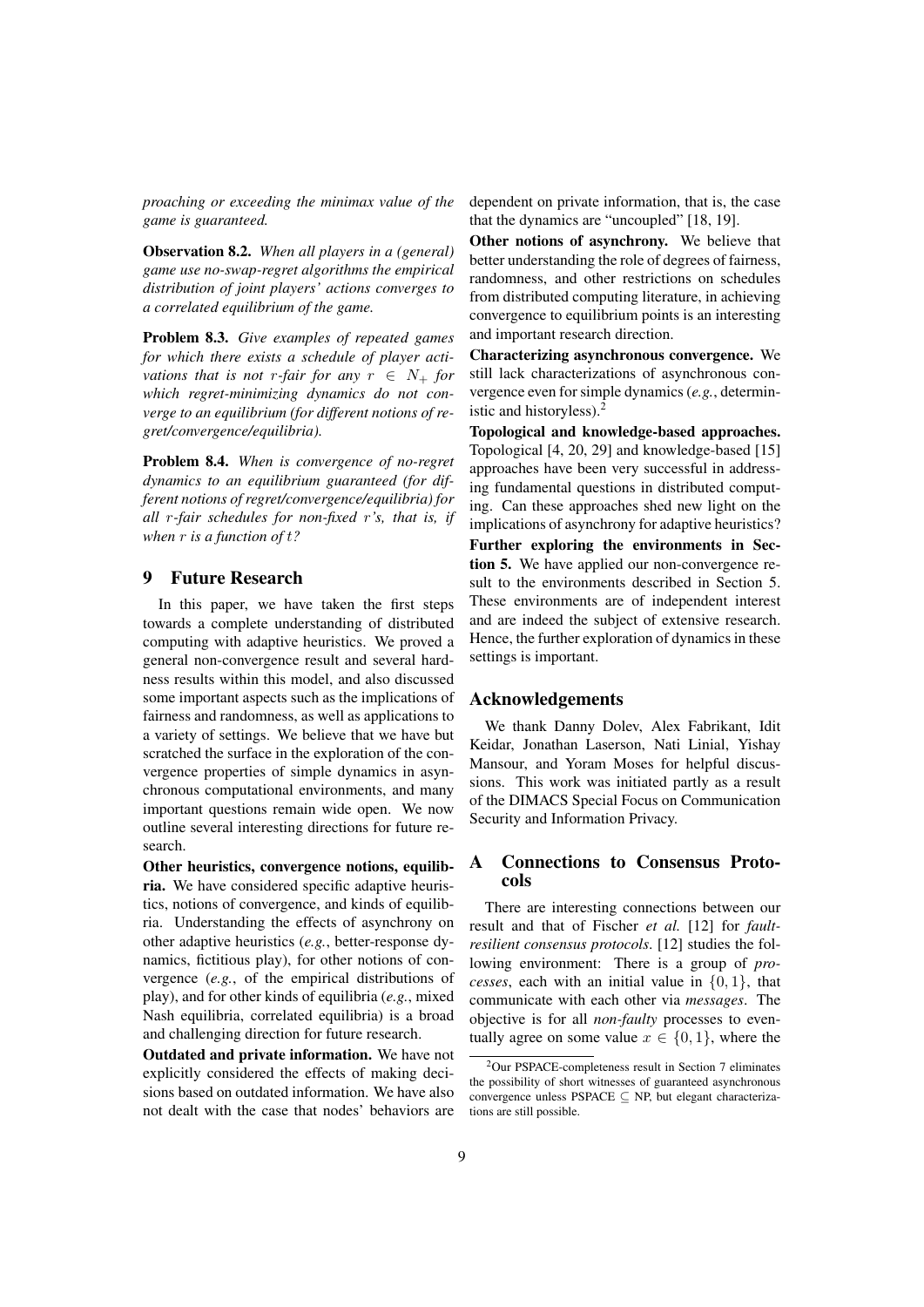"consensus"  $x$  must match the initial value of some process. [12] establishes that no consensus protocol is resilient to even a single failure. One crucial ingredient for the proof of the result in [12] is showing that there exists some initial configuration of processes' initial values such that, from that configuration, the resulting consensus can be both 0 and 1 (the outcome depends on the specific "schedule" realized). Our proof of Theorem 4.1 uses a valency argument—an idea introduced in the proof of the breakthrough non-termination result in [12] for consensus protocols.

Intuitively, the risk of protocol nontermination in [12] stems from the possibility of failures; a computational node cannot tell whether another node is silent due to a failure or is simply taking a long time to react. We consider environments in which nodes/communication channels do not fail. Thus, each node is guaranteed that after "sufficiently many" time steps all other nodes will react. Observe that in such an environment reaching a consensus is easy; one pre-specified node i (the "dictator") waits until it learns all other nodes' inputs (this is guaranteed to happen as failures are impossible) and then selects a value  $v_i$  and informs all other nodes; then, all other nodes select  $v_i$ . Unlike the results in [12], the possibility of nonconvergence in our framework stems from limitations on nodes' behaviors. We investigate the link between consensus protocols and our framework further in Appendix. F, where we take an axiomatic approach. We introduce a condition— "*Independence of Decisions*" (IoD)—that holds for both fault-resilient consensus protocols and for bounded-recall self-independent dynamics. We then factor the arguments in [12] through IoD to establish a non-termination result that holds for both contexts, thus unifying the treatment of these dynamic computational environments.

Hence, there is *no* immediate translation from the result in [12] to ours (and vice versa). To illustrate this point, let us revisit Example 4.2, in which the system is convergent, yet two stable states exist. We observe that in the example there is indeed an initial state from which both stable states are reachable (a "bivalent state" [12]). Consider the initial state  $(y, x)$ . Observe that if node 1 is activated first (and alone), then it shall choose action  $x$ . Once node 2 is activated it shall then also choose  $x$ , and the resulting stable state shall be  $(x, x)$ . However, if node 2 is activated first (alone), then it shall choose action  $y$ . Once 1 is activated it shall also choose action  $y$ , and the resulting stable state shall be  $(y, y)$ . Observe that in Example 4.3 too there exists an action profile  $(x, x)$  from which multiple stable states are reachable yet the system is convergent.

# B Games, Circuits, Networks, and Beyond

We present implications of our impossibility result in Section 4 for several well-studied environments: game theory, circuit design, social networks and Internet protocols.

## B.1 Game Dynamics

**The setting.** There are *n players*,  $1, \ldots, n$ . Each player *i* has a *strategy set*  $S_i$ . Let  $S = \times_{j \in [n]} S_j$ , and let  $S_{-i} = \times_{j \in [n] \setminus \{i\}} S_j$ . Each player i has a *utility function*  $u_i : S \to S_i$ . For each  $s_i \in S_i$  and  $s_{-i} \in S_{-i}$  let  $(s_i, s_{-i})$  denote the strategy profile in which player i's strategy is  $s_i$  and all other players' strategies are as in s<sup>−</sup><sup>i</sup> . Informally, a *pure Nash equilibrium* is a strategy profile from which no player wishes to unilaterally deviate.

Definition B.1. (pure Nash equilibria) We say that a strategy profile  $\overline{s} = (\overline{s_1}, \ldots, \overline{s_n}) \in S$ is a *pure Nash equilibrium* if, for each player i,  $\overline{s_i} \in argmax_{s_i \in S_i} u_i(s_i, \overline{s_{-i}}).$ 

One natural procedure for reaching a pure Nash equilibrium of a game is *best-response dynamics*: the process starts at some arbitrary strategy profile, and players take turns "best replying" to other players' strategies until no player wishes to change his strategy. Convergence of best-response dynamics to pure Nash equilibria is the subject of extensive research in game theory and economics, and both positive [25, 28] and negative [18, 19] results are known.

Traditionally, work in game theory on game dynamics (*e.g.*, best-response dynamics) relies on the explicit or implicit premise that players' actions are somehow synchronized (in some contexts play is sequential, while in others it is simultaneous). We consider the realistic scenario that there is no computational center than can synchronize players' selection of strategies. We cast the above set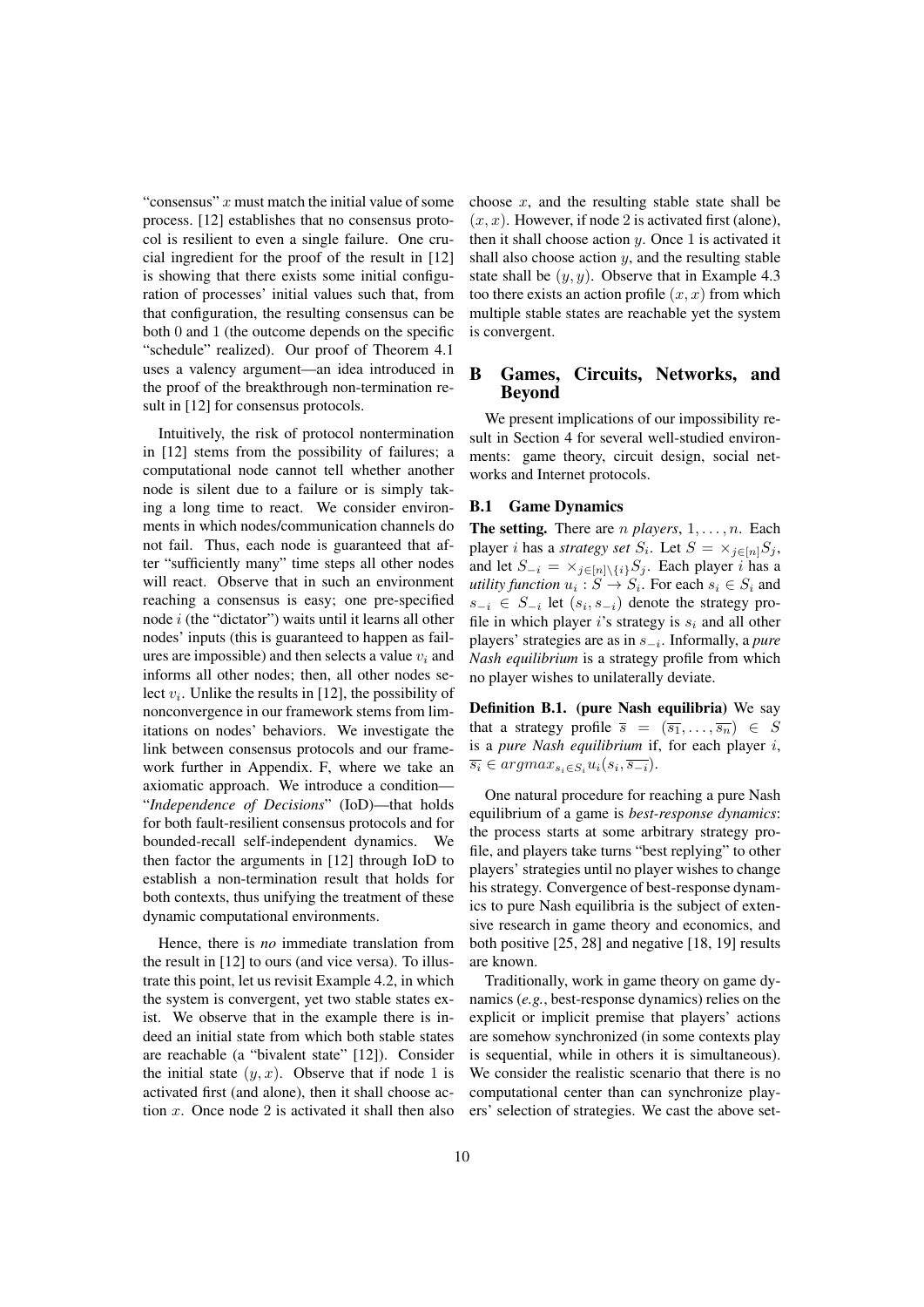ting into the terminology of Section 3 and exhibit an impossibility result for best-response, and more general, dynamics.

Computational nodes, action spaces. The *computational nodes* are the n players. The *action* space of each player  $i$  is his strategy set  $S_i$ .

Reaction functions, dynamics. Under bestresponse dynamics, each player constantly chooses a "best response" to the other players' most recent actions. Consider the case that players have consistent tie-breaking rules, *i.e.*, the best response is always unique, and depends only on the others' strategies. Observe that, in this case, players' behaviors can be formulated as deterministic, historyless, and self-independent reaction functions. The dynamic interaction between players is as in Section 3.

Existence of multiple pure Nash equilibria implies non-convergence of best-response dynamics in asynchronous environments. Theorem 4.1 implies the following result:

Theorem B.2. *If there are two (or more) pure Nash equilibria in a game, then asynchronous best-response dynamics can potentially oscillate indefinitely.*

In fact, Theorem 4.1 implies that the above non-convergence result holds even for the broader class of randomized, bounded-recall and selfindependent game dynamics, and thus also to game dynamics such as best-response with bounded recall and consistent tie-breaking rules (studied in [35]).

## B.2 Asynchronous Circuits

The setting. There is a Boolean circuit, represented as a directed graph  $G$ , in which vertices represent the circuit's inputs and the logic gates, and edges represent connections between the circuit's inputs and the logic gates and between logic gates. The activation of the logic gates is asynchronous. That is, the gates' outputs are initialized in some arbitrary way, and then the update of each gate's output, given its inputs, is uncoordinated and unsynchronized. We prove an impossibility result for this setting, which has been extensively studied (see [6]).

Computational nodes, action spaces. The computational nodes are the inputs and the logic gates. The *action space* of each node is  $\{0, 1\}$ .

Reaction functions, dynamics. Observe that each logic gate can be regarded as a function that only depends on its inputs' values. Hence, each logic gate can be modeled via a *reaction function*. Interaction between the different circuit components is as in Section 3.

Too much stability in circuits can lead to instability. *Stable states* in this framework are assignments of Boolean values to the circuit inputs and the logic gates that are consistent with each gate's truth table (reaction function). We say that a Boolean circuit is *inherently stable* if it is guaranteed to converge to a stable state regardless of the initial boolean assignment. The following theorem is derived from Theorem 4.1:

Theorem B.3. *If two (or more) stable Boolean assignments exist for an asynchronous Boolean circuit, then that asynchronous circuit is not inherently stable.*

#### B.3 Diffusion of Technologies in Social Networks

The setting. There is a social network of users, represented by a directed graph in which users are the vertices and edges correspond to friendship relationships. There are two competing technologies,  $X$  and  $Y$ . A user's utility from each technology depends on the number of that user's friends that use that technology; the more friends use that technology the more desirable that technology is to the user. That is, a user would always select the technology used by the majority of his friends. We are interested in the dynamics of the diffusion of technologies. Observe that if, initially, all users are using  $X$ , or all users are using  $Y$ , no user has an incentive to switch to a different technology. Hence, there are always (at least) two distinct "stable states" (regardless of the topology of the social network). Therefore, the terminology of Section 3 can be applied to this setting.

Computational nodes, actions spaces. The users are the *computational nodes*. Each user i's *action space* consists of the two technologies  $\{X, Y\}$ .

Reaction functions, dynamics. The reaction function of each user  $i$  is defined as follows: If at least half of  $i$ 's friends use technology  $X$ ,  $i$  selects technology  $X$ ; otherwise,  $i$  selects technol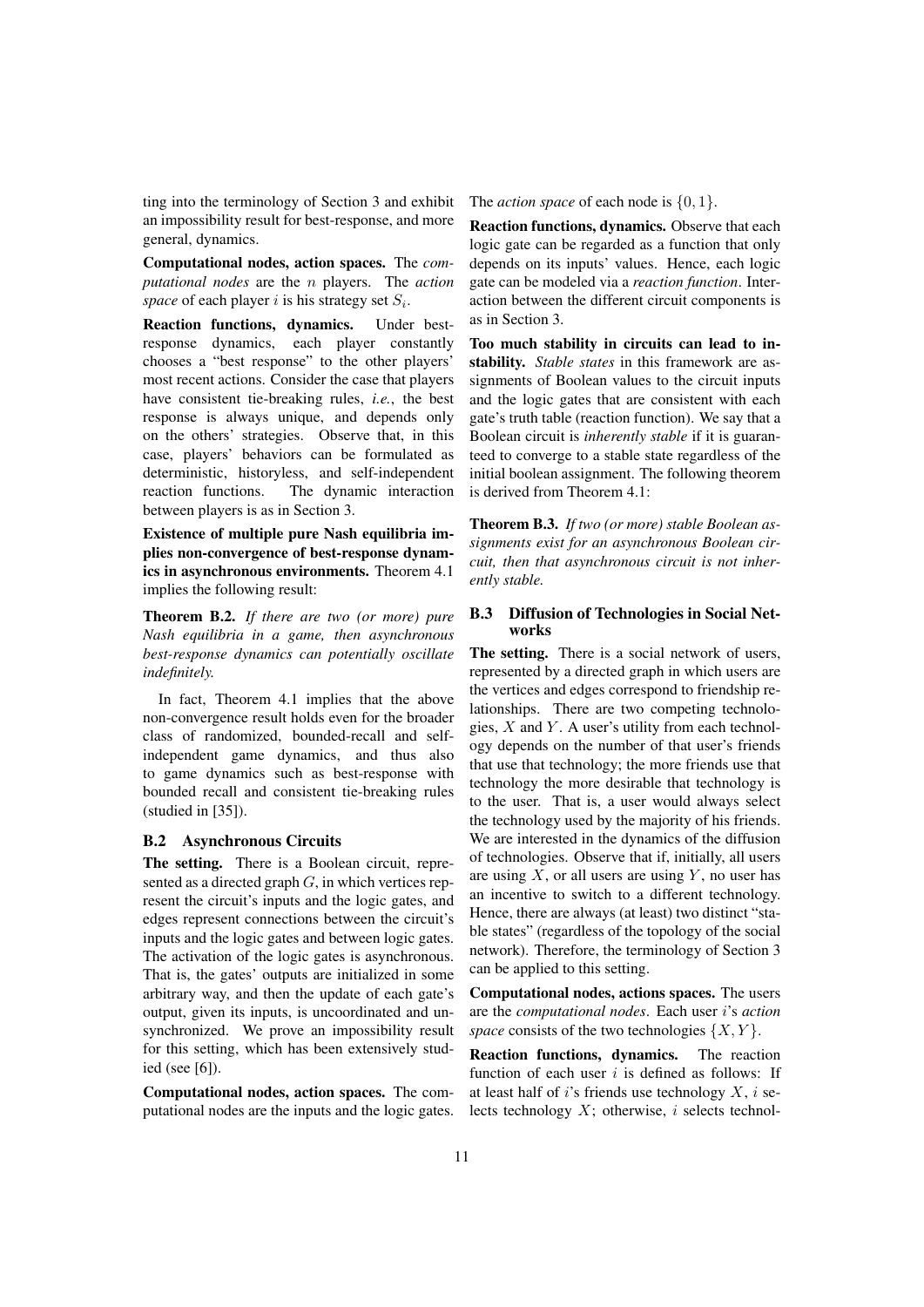ogy  $Y$ . In our model of diffusion of technologies, users' choices of technology can be made simultaneously, as described in Section 3.

Instability of social networks. Theorem 4.1 implies the following:

Theorem B.4. *In every social network, the diffusion of technologies can potentially never converge to a stable global state.*

#### B.4 Interdomain Routing

The setting. The Internet is made up of smaller networks called *Autonomous Systems* (ASes). *Interdomain routing* is the task of establishing routes between ASes, and is handled by the *Border Gateway Protocol* (BGP). In the standard model for analyzing BGP dynamics [14], there is a network of *source* ASes that wish to send traffic to a unique *destination* AS d. Each AS i has a *ranking function*  $\lt_i$  that specifies *i*'s strict preferences over all simple (loop-free) routes leading from i to  $d^3$ . Under BGP, each AS constantly selects the "best" route that is available to it. See [14] for more details. Guaranteeing *BGP safety*, *i.e.*, BGP convergence to a "stable" routing outcome is a fundamental desideratum that has been the subject of extensive work in both the networking and the standards communities. We now cast interdomain routing into the terminology of Section 3. We then obtain non-termination results for BGP and for proposals for new interdomain routing protocols (as corollaries of Theorem 4.1).

Computational nodes, action spaces. The ASes are the *computational nodes*. The *action space* of each node  $i$ ,  $A_i$ , is the set of all simple (loop-free) routes between  $i$  and the destination  $d$  that are exportable to i, and the empty route  $\emptyset$ .

Reaction functions, dynamics. The *reaction function*  $f_i$  of node *i* outputs, for every vector  $\alpha$ containing routes to  $d$  of all of  $i$ 's neighbors, a route  $(i, j)R_i$  such that (1) j is i's neighbor; (2)  $R_i$  is j's route in  $\alpha$ ; and (3)  $R_i >_i R$  for all other routes R in  $\alpha$ . If there is no such route  $R_i$  in  $\alpha$  then  $f_i$  outputs  $\emptyset$ . Observe that the reaction function  $f_i$ is deterministic, self-independent and historyless.

The interaction between nodes is as described in Section 3.

The multitude of stable routing trees implies global network instability. Theorem 4.1 implies a recent result of Sami *et al*. [30], which shows that the existence of two (or more) stable routing trees to which BGP can (potentially) converge implies that BGP is not safe. Importantly, the asynchronous model of Section 3 is significantly *more restrictive* than that of [30], so the result implied by Thm. 4.1 is even stronger than that of Sami *et al*.

Theorem B.5. *[30] If there are multiple stable routing trees in a network, then BGP is not safe on that network.*

Over the past few years, there have been several proposals for BGP-based *multipath routing* protocols, *i.e.*, protocols that enable each node (AS) to send traffic along multiple routes, *e.g.*, R-BGP [22] and Neighbor-Specific BGP [33] (NS-BGP). Under both R-BGP and NS-BGP each computational node's actions are independent of its own past actions and are based on bounded recall of past interaction. Thus, Theorem 4.1 implies the following:

Theorem B.6. *If there are multiple stable routing configurations in a network, then R-BGP is not safe on that network.*

Theorem B.7. *If there are multiple stable routing configurations in a network, then NS-BGP is not safe on that network.*

## B.5 Congestion Control

The setting. We now present the model of congestion control, studied in [13]. There is a network of routers, represented by a directed graph  $G = (V, E)$ , where  $|E| \geq 2$ , in which vertices represent routers, and edges represent communication links. Each edge has capacity  $c_e$ . There are *n* source-target pairs of vertices  $(s_i, t_i)$ , termed "*connections*", that represent communicating pairs of end-hosts. Each source-target pair  $(s_i, t_i)$  is connected via some *fixed* route,  $R_i$ . Each source  $s_i$ transmits at a *constant* rate  $\gamma_i > 0.4$  Routers have *queue management*, or *queueing*, policies, that dictate how traffic traversing a router's outgoing edge

<sup>3</sup>ASes rankings of routes also reflect each AS's *export policy* that specifies which routes that AS is willing to make available to each neighboring AS.

<sup>&</sup>lt;sup>4</sup>This is modeled via the addition of an edge  $e = (u, s_i)$  to G, such that  $c_e = \gamma_i$ , and u has no incoming edges.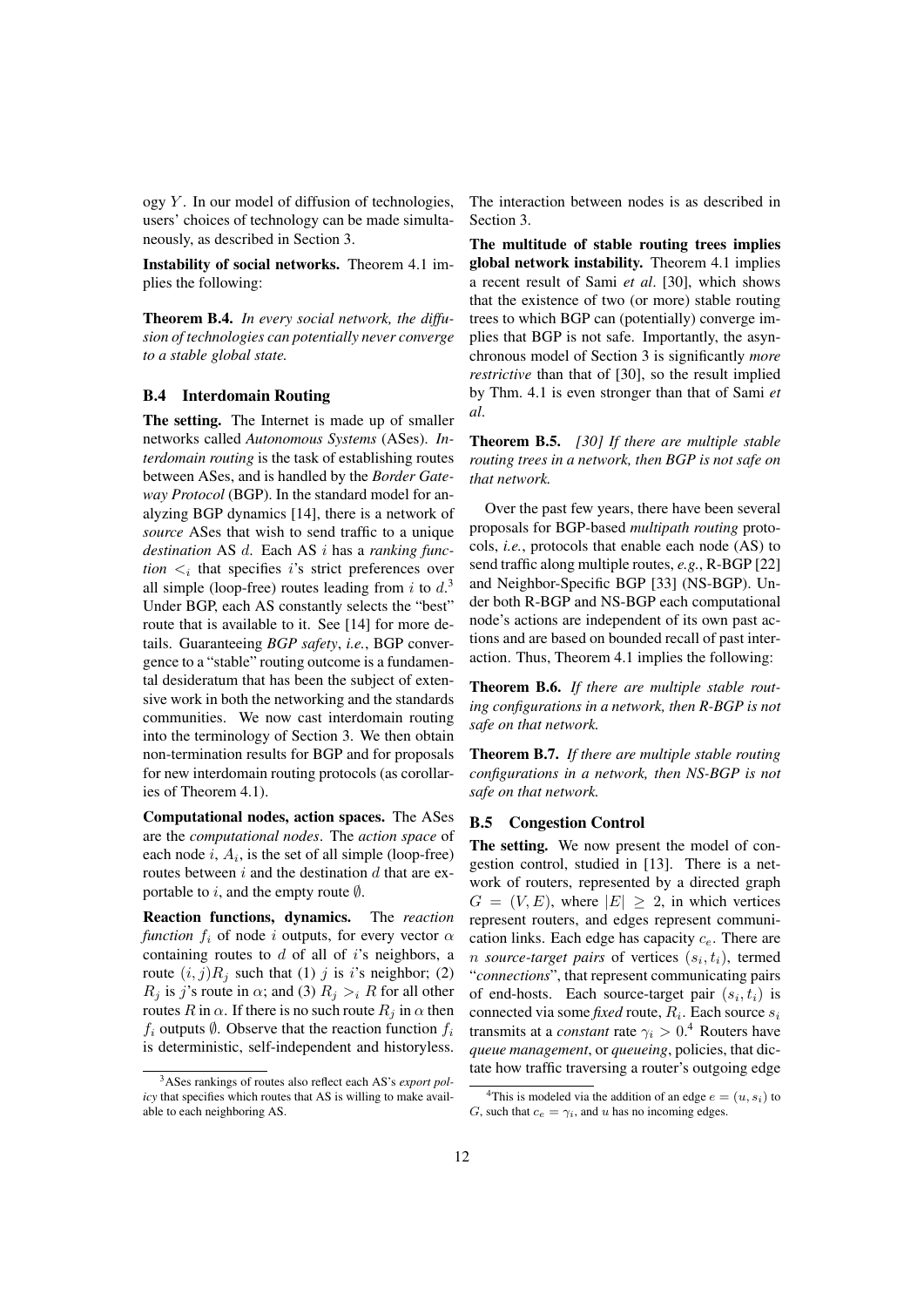should be divided between the connections whose routes traverse that edge. The network is asynchronous and so routers' queueing decisions can be made simultaneously. See [13] for more details.

Computational nodes, action spaces The *computational nodes* are the edges. The *action space* of each edge  $e$  intuitively consists of all possible way to divide traffic going through  $e$  between the connections whose routes traverse e. More formally, for every edge  $e$ , let  $N(e)$  be the number connections whose paths go through e. e's action space is then  $A_i = \{x = (x_1, \ldots, x_{N(e)}) | x_i \in$  $\mathbb{R}^{N(e)}$  $\sum_{i=0}^{N(e)}$  and  $\Sigma_i x_i \leq c_e$ .

Reaction functions, dynamics. Each edge e's *reaction function,*  $f_e$ , models the queueing policy according to which e's capacity is shared: for every  $N(e)$ -tuple of nonnegative incoming flows  $(w_1, w_2, \ldots, w_{N(e)})$ ,  $f_e$  outputs an action  $(x_1, \ldots, x_{N(e)}) \in A_i$  such that  $\forall i \in [N(e)]$   $w_i \geq$  $x_i$  (a connection's flow leaving the edge cannot be bigger than that connection's flow entering the edge). The interaction between the edges is as described in Section 3.

Multiple equilibria imply potential fluctuations of connections' throughputs. Godfrey *et al*. [13] show that, while one might expect that if sources transmit flow at a constant rate, flow will also be *received* at a constant rate, this is not necessarily the case. Indeed, Godfrey *et al*. present examples in which connections' throughputs can potentially fluctuate ad infinitum. Equilibria (which correspond to stable states in Section 3), are global configurations of connections' flows on edges such that connections' incoming and outgoing flows on each edge are consistent with the queue management policy of the router controlling that edge. Using Theorem 4.1, we can obtain the following impossibility result:

Theorem B.8. *If there are multiple capacityallocation equilibria in the network then dynamics of congestion can potentially oscillate indefinitely.*

# C r-Convergence and Randomness

We now consider the implications for convergence of two natural restrictions on schedules: rfairness and randomization.

### C.1 Snakes in Boxes and r-Convergence.

Theorem 4.1 deals with convergence and not rconvergence, and thus does not impose restrictions on the number of consecutive time steps in which a node can be nonactive. What happens if there is an upper bound on this number,  $r$ ? We now show that if  $r < n − 1$  then sometimes convergence of historyless and self-independent dynamics is achievable even in the presence of multiple stable states (and so our impossibility result breaks).

*Example* C.1*.* (a system that is convergent for  $r < n - 1$  but nonconvergent for  $r = n - 1$ ) There are  $n \geq 2$  nodes,  $1, \ldots, n$ , each with the action space  $\{x, y\}$ . Nodes' deterministic, historyless and self-independent reaction functions are as follows.  $\forall i \in [n]$ ,  $f_i(x^{n-1}) = x$  and  $f_i$  always outputs  $y$  otherwise. Observe that there exist two stable states:  $x^n$  and  $y^n$ . Observe that if  $r = n - 1$ then the following oscillation is possible. Initially, only node 1's action is  $y$  and all other nodes' actions are x. Then, nodes 1 and 2 are activated and, consequently, node 1's action becomes  $x$  and node 2's action becomes y. Next, nodes 2 and 3 are activated, and thus 2's action becomes  $x$  and 3's action becomes  $y$ . Then 3, 4 are activated, then 4, 5, and so on (traversing all nodes over and over again in cyclic order). This goes on indefinitely, never reaching one of the two stable states. Observe that, indeed, each node is activated at least once within every sequence of  $n - 1$  consecutive time steps. We observe however, that if  $r < n - 1$  then convergence is guaranteed. To see this, observe that if at some point in time there are at least two nodes whose action is  $y$ , then convergence to  $y^n$  is guaranteed. Clearly, if all nodes' action is  $x$  then convergence to  $x^n$  is guaranteed. Thus, an oscillation is possible only if, in each time step, *exactly* one node's action is  $y$ . Observe that, given our definition of nodes' reaction functions, this can only be if the activation sequence is (essentially) as described above, *i.e.*, exactly two nodes are activated at a time. Observe also that this kind of activation sequence is impossible for  $r < n - 1$ .

What about  $r > n$ ? We use classical results in combinatorics regarding the size of a "*snake-inthe-box*" in a hypercube [1] to show that some systems are  $r$ -convergent for exponentially-large  $r$ 's, but are not convergent in general.

**Theorem 6.2.** *Let*  $n \in \mathbb{N}_+$  *be sufficiently large.*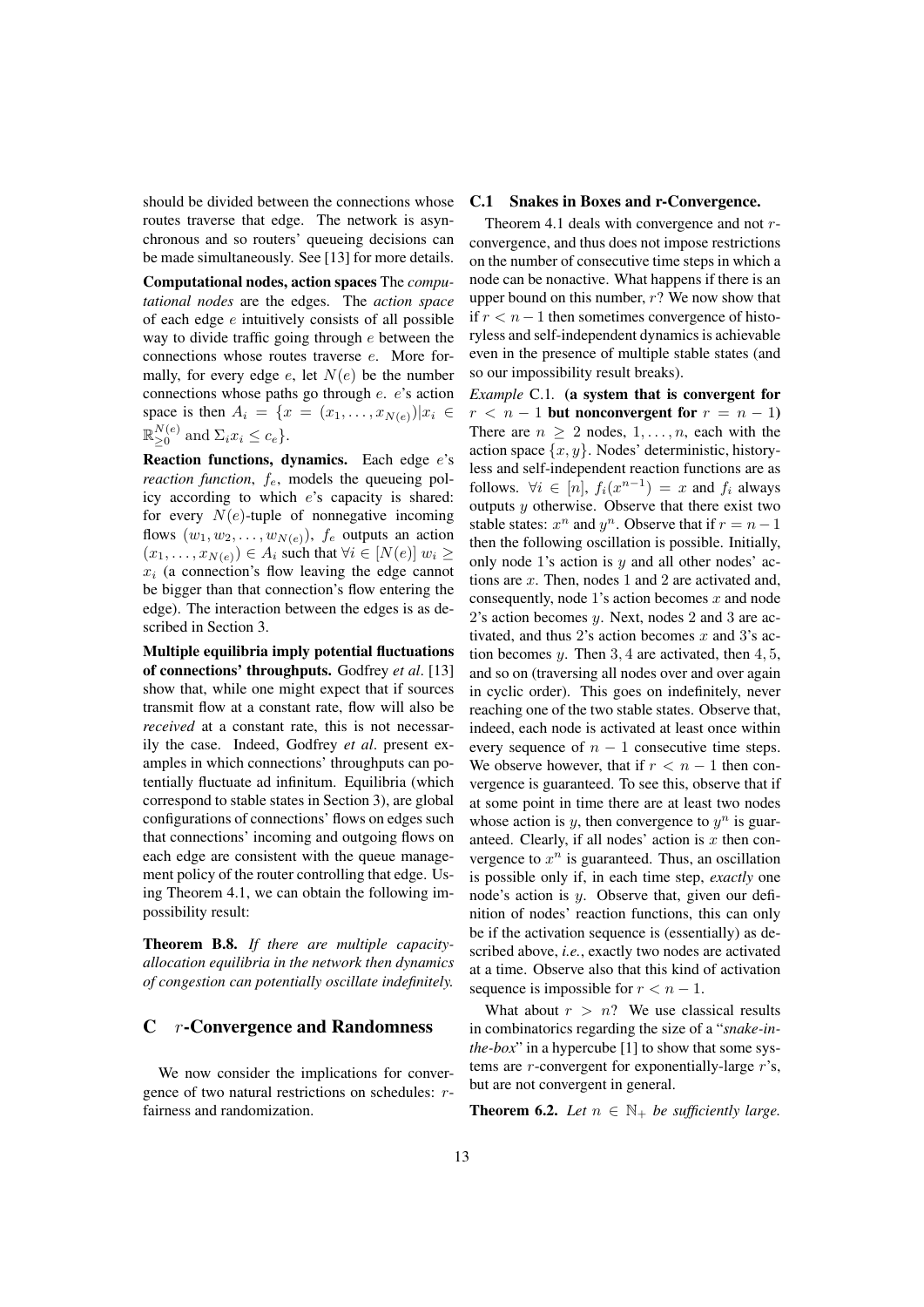*There exists a system* G *with* n *nodes, in which each node* i *has two possible actions and each* f<sup>i</sup> *is deterministic, historyless and self-independent, such that*

*1. G* is *r*-convergent for  $r \in \Omega(2^n)$ ;

2. *G* is not  $(r + 1)$ -convergent.

*Proof.* Let the action space of each of the  $n$  nodes be  $\{x, y\}$ . Consider the possible action profiles of nodes  $3, \ldots, n$ , *i.e.*, the set  $\{x, y\}^{n-2}$ . Observe that this set of actions can be regarded as the  $(n-2)$ -hypercube  $Q_{n-2}$ , and thus can be visualized as the graph whose vertices are indexed by the binary  $(n-2)$ -tuples and such that two vertices are adjacent iff the corresponding  $(n-2)$ -tuples differ in exactly one coordinate.

Definition C.2. (chordless paths, snakes) A *chordless path* in a hypercube  $Q_n$  is a path  $P = (v_0, \dots, v_w)$  such that for each  $v_i, v_j$  on P, if  $v_i$  and  $v_j$  are neighbors in  $Q_n$  then  $v_j \in$ {vi−1, vi+1}. A *snake* in a hypercube is a simple chordless cycle.

The following result is due to Abbot and Katchalski [1].

**Theorem C.3.** *[1] Let*  $t \in \mathbb{N}_+$  *be sufficiently large. Then, the size* |S| *of a maximal snake in the z-hypercube*  $Q_z$  *is at least*  $\lambda \times 2^z$  *for some*  $\lambda \geq 0.3$ .

Hence, the size of a maximal snake in the  $Q_{n-2}$ hypercube is  $\Omega(2^n)$ . Let S be a maximal snake in  ${x, y}^{n-2}$ . W.l.o.g., we can assume that  $x^{n-2}$  is on S (otherwise we can rename nodes' actions so as to achieve this). Nodes deterministic, historyless and self-independent are as follows:

- Node  $i \in \{1,2\}$ :  $f_i(x^{n-1}) = x$ ;  $f_i = y$ otherwise.
- Node  $i \in \{3, \ldots, n\}$ : if the actions of nodes 1 and 2 are both  $y$  then the action  $y$  is chosen, *i.e.*,  $f_i(yy * ... * ) = y$ ; otherwise,  $f_i$  only depends on the actions of nodes in  $\{3, \ldots, n\}$ and therefore to describe  $f_i$  it suffices to orient the edges of the hypercube  $Q_{n-2}$  (an edge from one vertex to another vertex that differs from it in the ith coordinate determines the outcome of  $f_i$  for both). This is done as follows: orient the edges in  $S$  so as to create a cycle (in one of two possible ways); orient edges between vertices not in  $S$  to vertices in

 $S$  towards the vertices in  $S$ ; orient all other edges arbitrarily.

**Observation C.4.**  $x^n$  is the unique stable state of *the system.*

Observation C.5. *If, at some point in time, both nodes* 1 *and* 2*'s actions are* y *then convergence to the* y <sup>n</sup> *stable state is guaranteed.*

Claim C.6. *If there is an oscillation then there must be infinitely many time steps in which the actions of nodes*  $2, \ldots, n$  *are*  $x^{n-1}$ *.* 

*Proof.* Consider the case that the statement does not hold. In that case, from some moment forth, node 1 never sees the actions  $x^{n-1}$  and so will constantly select the action  $y$ . Once that happens, node 2 shall also not see the actions  $x^{n-1}$  and will thereafter also select y. Convergence to  $y^n$  is then guaranteed.  $\Box$ 

We now show that the system is convergent for  $r < |S|$ , but is nonconvergent if  $r = |S|$ . The theorem follows.

**Claim C.7.** *If*  $r < |S|$  *then convergence to the stable state* y <sup>n</sup> *is guaranteed.*

*Proof.* Observation C.6 establishes that in an oscillation there must be infinitely many time steps in which the actions of nodes  $2, \ldots, n$  are  $x^{n-1}$ . Consider one such moment in time. Observe that in the subsequent time steps nodes' action profiles will inevitably change as in  $S$  (given our definition of nodes'  $3, \ldots, n$  reaction functions). Thus, once the action profile is no longer  $x^{n-1}$  there are at least  $|S| - 1$  time steps until it goes back to being  $x^{n-1}$ . Observe that if 1 and 2 are activated at some point in the intermediate time steps (which is guaranteed as  $r < |S|$ ) then the actions of both shall be  $y$  and so convergence to  $y^n$  is guaranteed.  $\Box$ 

**Claim C.8.** *If*  $r = |S|$  *then an oscillation is possible.*

*Proof.* The oscillation is as follows. Start at  $x^n$ and activate both 1 and 2 (this will not change the action profile). In the  $|S|$  - 1 subsequent time steps activate all nodes but 1 and 2 until  $x^n$  is reached again. Repeat ad infinitum.  $\Box$ 

 $\Box$ This completes the proof of Thm. 6.2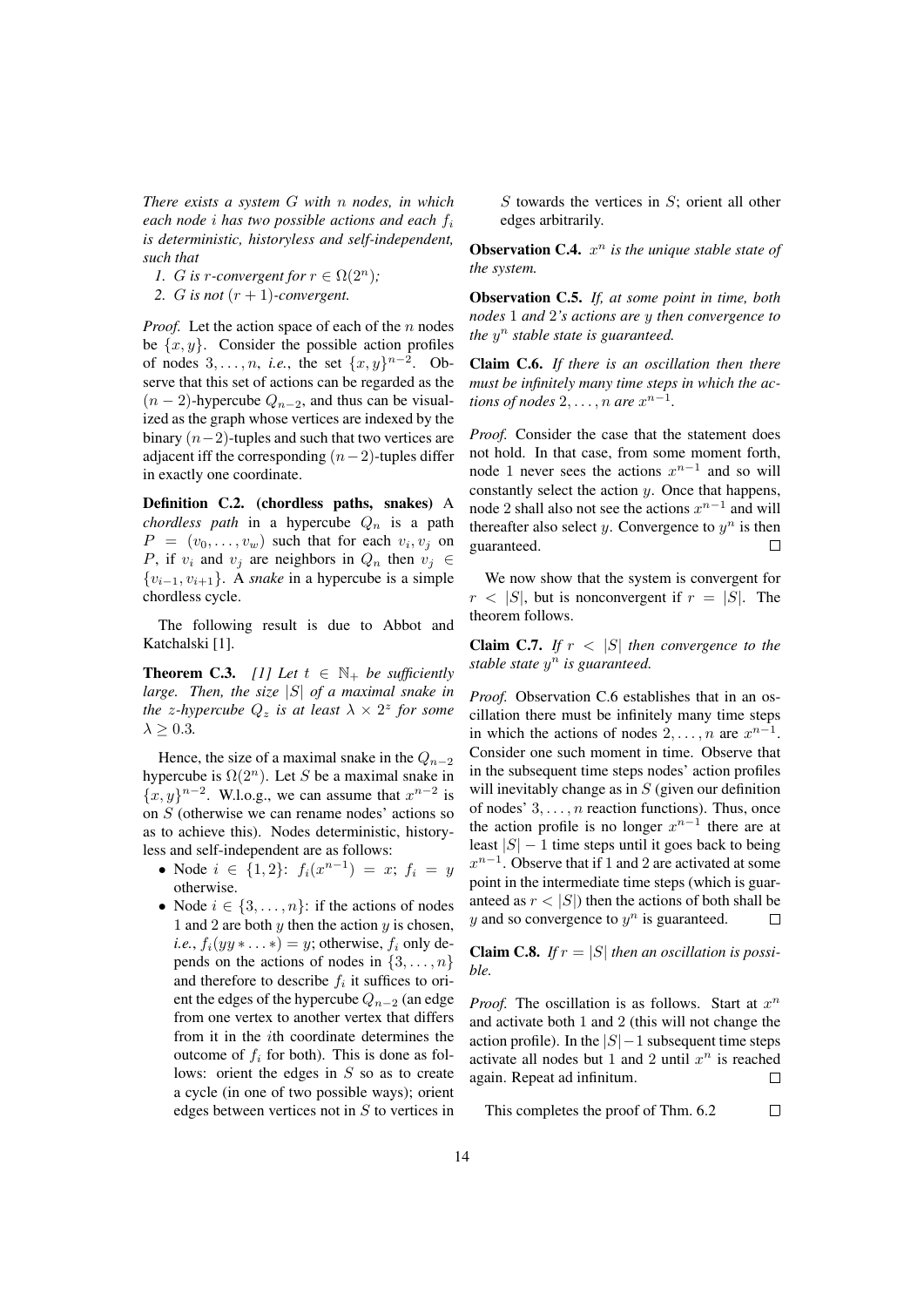We note that the construction in the proof of Theorem 6.2 is such that there is a unique stable state. We believe that the same ideas can be used to prove the same result for systems with multiple stable states but the exact way of doing this eludes us at the moment, and is left as an open question.

Problem C.9. *Prove that for every sufficiently large*  $n \in \mathbb{N}_+$ *, there exists a system G with* n *nodes, in which each node* i *has two possible actions and each* f<sup>i</sup> *is deterministic, historyless and self-independent, such that*

- *1. G is r*-convergent for  $r \in \Omega(2^n)$ ;
- 2. *G* is not  $(r + 1)$ -convergent;
- *3. There are multiple stable states in* G*.*

#### C.2 Does Random Choice (of Initial State and Schedule) Help?

Theorem 4.1 tells us that a system with multiple stable states is nonconvergent if the initial state and the node-activation schedule are chosen adversarially. Can we guarantee convergence if the initial state and schedule are chosen *at random*?

*Example* C.10*.* (random choice of initial state and schedule might not help) There are  $n$ nodes,  $1, \ldots, n$ , and each node has action space  ${x, y, z}$ . The (deterministic, historyless and selfindependent) reaction function of each node  $i \in$  $\{3, \ldots, n\}$  is such that  $f_i(x^{n-1}) = x$ ;  $f_i(z^{n-1}) =$ z; and  $f_i = y$  for all other inputs. The (deterministic, historyless and self-independent) reaction function of each node  $i \in \{1, 2\}$  is such that  $f_i(x^{n-1}) = x; f_i(z^{n-1}) = z; f_i(xy^{n-2}) = y;$  $f_i(y^{n-1}) = x$ ; and  $f_i = y$  for all other inputs. Observe that there are exactly two stable states:  $x^n$ and  $z^n$ . Observe also that if nodes' actions in the initial state do not contain at least  $n - 1$  x's, or at least  $n - 1$  z's, then, from that moment forth, each activated node in the set  $\{3, \ldots, n\}$  will choose the action y. Thus, eventually the actions of all nodes in  $\{3, \ldots, n\}$  shall be y, and so none of the two stable states will be reached. Hence, there are  $3^n$ possible initial states, such that only from  $4n + 2$ can a stable state be reached.

Example C.10 presents a system with multiple stable states such that from most initial states *all* possible choices of schedules do not result in a stable state. Hence, when choosing the initial state uniformly at random the probability of landing on a "good" initial state (in terms of convergence) is exponentially small.

## D Complexity of Asynchronous Dynamics

We now explore the communication complexity and computational complexity of determining whether a system is convergent. We present hardness results in both models of computation even for the case of deterministic and historyless adaptive heuristics. Our computational complexity result shows that even if nodes' reaction functions can be succinctly represented, determining whether the system is convergent is PSPACEcomplete. This intractability result, alongside its computational implications, implies that we cannot hope to have short "witnesses" of guaranteed asynchronous convergence (unless PSPACE  $\subseteq$  NP).

## D.1 Communication Complexity

We prove the following communication complexity result, that shows that, in general, determining whether a system is convergent cannot be done efficiently.

Theorem D.1. *Determining if a system with* n *nodes, each with* 2 *actions, is convergent requires*  $\Omega(2^n)$  bits. This holds even if all nodes have deter*ministic, historyless and self-independent reaction functions.*

*Proof.* To prove our result we present a reduction from the following well-known problem in communication complexity theory.

2-party SET DISJOINTNESS: There are two parties, Alice and Bob. Each party holds a subset of  $\{1, \ldots, q\}$ ; Alice holds the subset  $E^A$  and Bob holds the subset  $E^B$ . The objective is to determine whether  $E^A \cap E^B = \emptyset$ . The following is well known.

**Theorem D.2.** *Determining whether*  $E^A \cap E^B =$ ∅ *requires (in the worst case) the communication of* Ω(q) *bits. This lower bound applies to randomized protocols with bounded* 2*-sided error and also to nondeterministic protocols.*

We now present a reduction from 2-party SET DISJOINTNESS to the question of determining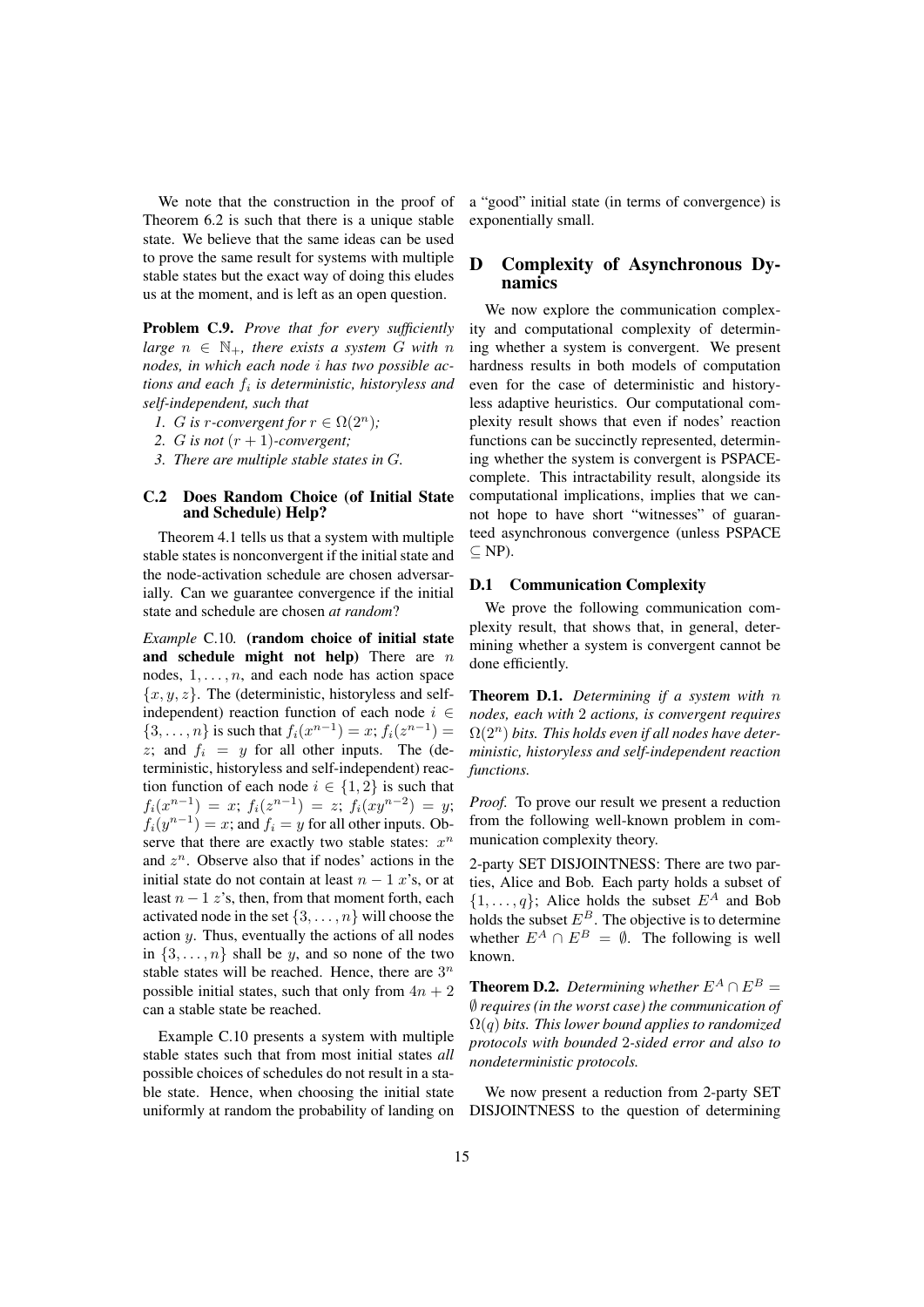whether a system with deterministic, historyless and self-independent reaction functions is convergent. Given an instance of SET-DISJOINTNESS we construct a system with  $n$  nodes, each with two actions, as follows (the relation between the parameter  $q$  in SET DISJOINTNESS and the number of nodes  $n$  is to be specified later). Let the action space of each node be  $\{x, y\}$ . We now define the reaction functions of the nodes. Consider the possible action profiles of nodes  $3, \ldots, n$ , *i.e.*, the set  $\{x, y\}^{n-2}$ . Observe that this set of actions can be regarded as the  $(n - 2)$ -hypercube  $Q_{n-2}$ , and thus can be visualized as the graph whose vertices are indexed by the binary  $(n - 2)$ -tuples and such that two vertices are adjacent if and only if the corresponding  $(n - 2)$ -tuples differ in exactly one coordinate.

Definition D.3. (chordless paths, snakes) A *chordless path* in a hypercube  $Q_n$  is a path  $P = (v_0, \dots, v_w)$  such that for each  $v_i, v_j$  on P, if  $v_i$  and  $v_j$  are neighbors in  $Q_n$  then  $v_j \in$ {vi−1, vi+1}. A *snake* in a hypercube is a simple chordless cycle.

The following result is due to Abbot and Katchalski [1].

**Theorem D.4.** *[1] Let*  $t \in \mathbb{N}_+$  *be sufficiently large. Then, the size* |S| *of a maximal snake in the z-hypercube*  $Q_z$  *is at least*  $\lambda \times 2^z$  *for some*  $\lambda > 0.3$ .

Hence, the size of a maximal snake in the  $Q_{n-2}$ hypercube is  $\Omega(2^n)$ . Let S be a maximal snake in  $\{x, y\}^{n-2}$ . We now show our reduction from SET DISJOINTNESS with  $q = |S|$ . We identify each element  $j \in \{1 \dots, q\}$  with a unique vertex  $v_j \in S$ . W.l.o.g we can assume that  $x^{n-2}$  is on  $S$  (otherwise we can rename nodes' actions to achieve this). For ease of exposition we also assume that  $y^{n-2}$  is not on S (getting rid of this assumption is easy). Nodes' reaction functions are as follows.

- Node 1: If  $v_j = (v_{j,1}, \ldots, v_{j,n-2}) \in S$ is a vertex that corresponds to an element  $j \in E^A$ , then  $f_1(y, v_{j,1}, \ldots, v_{j,n-2}) = x;$ otherwise,  $f_1$  outputs  $y$ .
- Node 2: If  $v_j = (v_{j,1}, \ldots, v_{j,n-2}) \in S$ is a vertex that corresponds to an element

 $j \in E^B$ , then  $f_2(y, v_{j,1}, \ldots, v_{j,n-2}) = x;$ otherwise,  $f_2$  outputs  $y$ .

• Node  $i \in \{3, \ldots, n\}$ : if the actions of nodes 1 and 2 are *not* both x then the action  $y$  is chosen; otherwise,  $f_i$  only depends on actions of nodes in  $\{3, \ldots, n\}$  and therefore to describe  $f_i$  it suffices to orient the edges of the hypercube  $Q_{n-2}$  (an edge from one vertex to another vertex that differs from it in the ith coordinate determines the outcome of  $f_i$  for both). This is done as follows: orient the edges in S so as to create a cycle (in one of two possible ways); orient edges between vertices not in  $S$  to vertices in  $S$  towards the vertices in  $S$ ; orient all other edges arbitrarily.

**Observation D.5.**  $y^n$  is the unique stable state of *the system.*

In our reduction Alice simulates node 1 (whose reaction function is based on  $E^A$ ), Bob simulates node 1 (whose reaction function is based on  $E^B$ ), and one of the two parties simulates all other nodes (whose reaction functions are not based on neither  $E^A$  nor  $E^B$ ). The theorem now follows from the combination of the following claims:

Claim D.6. *In an oscillation it must be that there are infinitely many time steps in which both node* 1 *and* 2*'s actions are* x*.*

*Proof.* By contradiction. Consider the case that from some moment forth it is never the case that both node 1 and 2's actions are  $x$ . Observe that from that time onwards the nodes  $3, \ldots, n$  will always choose the action  $y$ . Hence, after some time has passed the actions of all nodes in  $\{3, \ldots, n\}$ will be  $y$ . Observe that whenever nodes 1 and 2 are activated thereafter they shall choose the action  $y$  and so we have convergence to the stable state  $y^n$ .  $\Box$ 

**Claim D.7.** *The system is not convergent iff*  $E^A \cap$  $E^B \neq \emptyset$ .

*Proof.* We know (Claim D.6) that if there is an oscillation then there are infinitely many time steps in which both node 1 and 2's actions are  $x$ . We argue that this implies that there must be infinitely many time steps in which both nodes select action x *simultaneously*. Indeed, recall that node 1 only chooses action  $x$  if node 2's action is  $y$ , and vice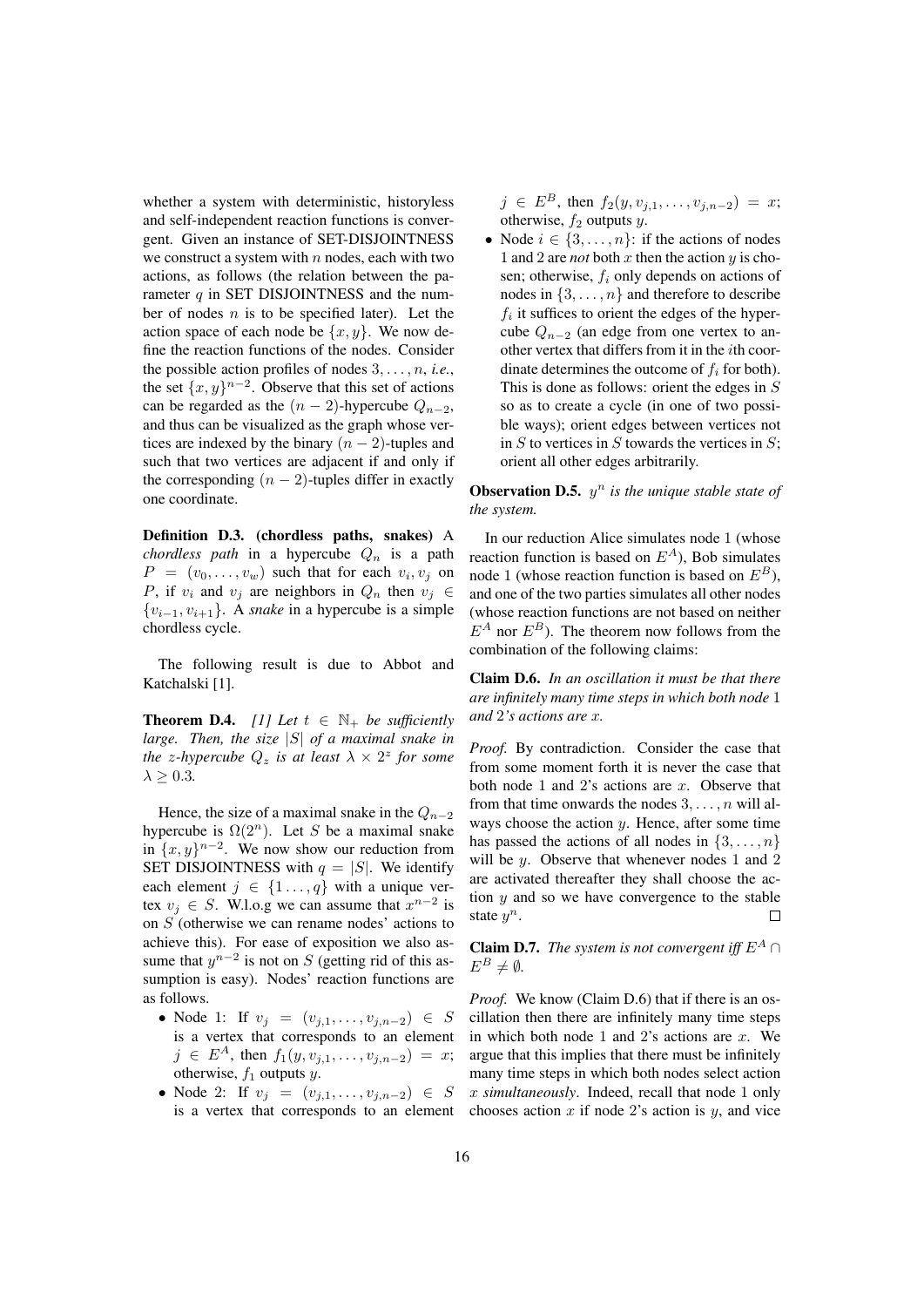versa, and so if both nodes never choose  $x$  simultaneously, then it is never the case that both nodes' actions are  $x$  at the same time step (a contradiction). Now, when is it possible for both 1 and 2 to choose  $x$  at the same time? Observe that this can only be if the actions of the nodes in  $\{3, \ldots, n\}$ constitute an element that is in both  $E^{\hat{A}}$  and  $E^{\hat{B}}$ . Hence,  $E^A \cap E^B \neq \emptyset$ .  $\Box$ 

This completes the proof of Thm. D.1.

 $\Box$ 

## D.2 Computational Complexity

The above communication complexity hardness result required the representation of the reaction functions to (potentially) be exponentially long. What if the reaction functions can be succinctly described? We now present a strong computational complexity hardness result for the case that each reaction function  $f_i$  is deterministic and historyless, and is given explicitly in the form of a boolean circuit (for each  $a \in A$  the circuit outputs  $f_i(a)$ ).

Theorem 7.2. *Determining if a system with* n *nodes, each with a deterministic and historyless reaction function, is convergent is PSPACEcomplete.*

*Proof.* Our proof is based on the proof of Fabrikant and Papadimitriou [9] that BGP safety is PSPACE-complete. Importantly, the result in [9] does not imply Theorem 7.2 since [9] only considers dynamics in which nodes are activated one at a time. We present a reduction from the following problem.

STRING NONTERMINATION: The input is a function  $q: \Gamma^t \to \Gamma \cup \{halt\}$ , for some alphabet Γ, given in the form of a boolean circuit. The objective is to determine whether there exists an initial string  $T = (T_0, \ldots, T_{t-1}) \in \Gamma^t$  such that the following procedure *does not* halt.

- 1.  $i:=0$
- 2. While  $q(T) \neq halt$  do
	- $T_i := g(T)$ 
		- $i := (i + 1) \text{ mod } u$

STRING NONTERMINATION is closely related to STRING HALTING from [9] and is also PSPACE-complete. We now present a reduction from STRING NONTERMINATION to the question of determining whether a system with deterministic and historyless reaction functions is convergent.

We construct a system with  $n = t+1$  nodes. The node set is divided into t "*index nodes*" 0, . . . , t−1 and a single "*counter node*" x. The action space of each index node is  $\Gamma \cup \{halt\}$  and the action space of the counter node is  $\{0, \ldots, t-1\} \times (\Gamma \cup \{halt\}).$ Let  $a = (a_0, \ldots, a_{t-1}, a_x)$  be an action profile of the nodes, where  $a_x = (j, \gamma)$  is the action of the counter node. We now define the deterministic and historyless reaction functions of the nodes:

- The reaction function of index node  $i \in$  $\{0, \ldots, t-1\}, f_i$ : if  $\gamma = \text{halt}$ , then  $f_i(a) =$ *halt*; otherwise, if  $j = i$ , and  $a_j \neq \gamma$ , then  $f_i(a) = \gamma$ ; otherwise,  $f_i(a) = a_i$ .
- The reaction function of the counter node,  $f_x$ : if  $\gamma = halt$ , then  $f_x(a) = a_x$ ; if  $a_i = \gamma$ , then  $f_i(a) = ((j + 1) moduli t, g(a_0, \ldots, a_{t-1});$ otherwise  $f_i(a) = a_x$ .

The theorem now follows from the following claims that, in turn, follow from our construction:

Claim D.8. (halt, . . . , halt) *is the unique stable state of the system.*

*Proof.* Observe that  $(halt, \ldots, halt)$  is indeed a stable state of the system. The uniqueness of this stable state is proven via a simple case-by-case analysis.  $\Box$ 

**Claim D.9.** If there exists an initial string  $T =$  $(T_0, \ldots, T_{t-1})$  for which the procedure does not *terminate then there exists an initial state from which the system does not converge to the stable state* (halt, . . . , halt) *regardless of the schedule chosen.*

*Proof.* Consider the evolution of the system from the initial state in which the action of index node i is  $T_i$  and the action of the counter node is  $(0, q(T)).$ 

Claim D.10. *If there does not exist an initial string* T *for which the procedure does not terminate then the system is convergent.*

*Proof.* Observe that if there is an initial state  $a =$  $(a_0, \ldots, a_{t-1}, a_x)$  and a fair schedule for which the system does not converge to the unique stable state then the procedure does not halt for the initial string  $T = (a_0, \ldots, a_{t-1}).$  $\Box$ 

This completes the proof of Thm. 7.2.  $\Box$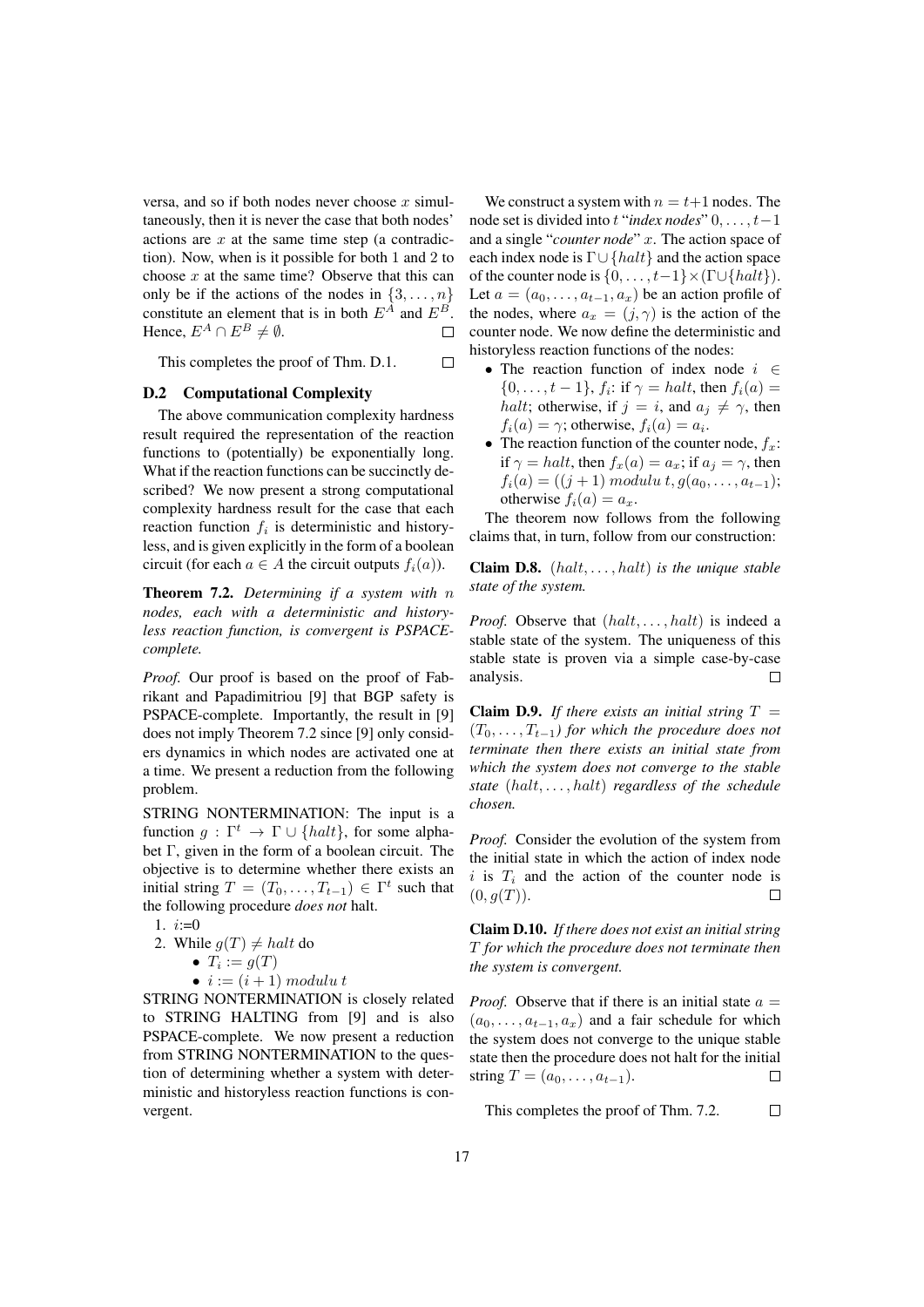Proving the above PSPACE-completeness result for the case self-independent reaction functions seems challenging.

Problem D.11. *Prove that determining if a system with* n *nodes, each with a deterministic selfindependent and historyless reaction function, is convergent is PSPACE-complete.*

## E Some Basic Observations Regarding No-Regret Dynamics

Regret minimization is fundamental to learning theory. The basic setting is as follows. There is a space of m actions (*e.g.*, possible routes to work), which we identify with the set  $[m] = \{1, \ldots, m\}.$ In each time step  $t \in \{1, \ldots\}$ , an adversary selects a profit function  $p_t : [m] \rightarrow [0, 1]$  (*e.g.*, how fast traffic is flowing along each route), and the (randomized) algorithm chooses a distribution  $D_t$  over the elements in  $[m]$ . When choosing  $D_t$  the algorithm can only base its decision on the profit functions  $p_1, \ldots, p_{t-1}$ , and not on  $p_t$ (that is revealed only after the algorithm makes its decision). The algorithm's gain at time  $t$  is  $g_t = \sum_{j \in [m]} D_t(j) p_t(j)$ , and its accumulated gain at time t is  $\Sigma_{i=1}^t$   $g_t$ . Regret analysis is useful for designing adaptive algorithms that fair well in such uncertain environments. The motivation behind regret analysis is ensuring that, over time, the algorithm performs at least as well in retrospect as some alternative "simple" algorithm.

We now informally present the three main notions of regret (see [3] for a thorough explanation): (1) *External regret* compares the algorithm's performance to that of simple algorithms that select the exact same action in each time step (*e.g.*, "you should have always taken Broadway, and never chosen other routes"). (2) *Internal regret* and *swap regret* analysis compares the gain from the sequence of actions actually chosen to that derived from replacing every occurrence of an action i with another action  $i$  (*e.g.*, "every time you chose Broadway you should have taken 7th Avenue instead). While internal regret analysis allows only *one* action to be replaced by another, swap regret analysis considers all mappings from  $[m]$  to  $[m]$ . The algorithm has *no (external/internal/swap) regret* if the gap between the algorithm's gain and the gain from the best alternative policy allowed vanishes with time.

Regret minimization has strong connections to game-theoretic solution concepts. If each player in a repeated game executes a no-regret algorithm when selecting strategies, then convergence to an equilibrium is guaranteed in a variety of interesting contexts. The notion of convergence, and the kind of equilibrium reached, vary, and are dependent on the restrictions imposed on the game and on the type of regret being minimized (*e.g.*, in zero-sum games, no-external-regret algorithms are guaranteed to approach or exceed the minimax value of the game; in general games, if all players minimize swap regret, then the empirical distribution of joint players' actions converges to a correlated equilibrium, *etc.*). (See [3] and references therein). Importantly, these results are all proven within a model of interaction in which each player selects a strategy in each and every time step.

We make the following simple observation. Consider a model in which the adversary not only chooses the profit functions but also has the power not to allow the algorithm to select a new distribution over actions in some time steps. That is, the adversary also selects a schedule  $\sigma$  such that  $\forall t \in \mathbb{N}_+$ ,  $\sigma(t) \in \{0, 1\}$ , where 0 and 1 indicate whether the algorithm is not activated, or activated, respectively. We restrict the schedule to be  $r$ -fair, in the sense that the schedule chosen must be such that the algorithm is activated at least once in every  $r$  consecutive time steps. If the algorithm is activated at time  $t$  and not activated again until time  $t+\beta$  then it holds that  $\forall s \in \{t+1, \ldots, t+\beta-1\},\$  $D_s = D_t$  (the algorithm cannot change its probability distribution over actions while not activated). We observe that if an algorithm has no regret in the above setting (for all three notions of regret), then it has no regret in this setting as well. To see this, simply observe that if we regard each batch of time steps in which the algorithms is not activated as one "meta time step", then this new setting is equivalent to the traditional setting (with  $p_t : [m] \to [0, r]$  for all  $t \in \mathbb{N}_+$ ).

This observation, while simple, is not uninteresting, as it implies that *all* regret-based results for repeated games continue to hold even if players' order of activation is *asynchronous* (see Section 3 for a formal exposition of asynchronous interaction), so long as the schedule of player activations is r-fair for some  $r \in \mathbb{N}_+$ . We mention two impli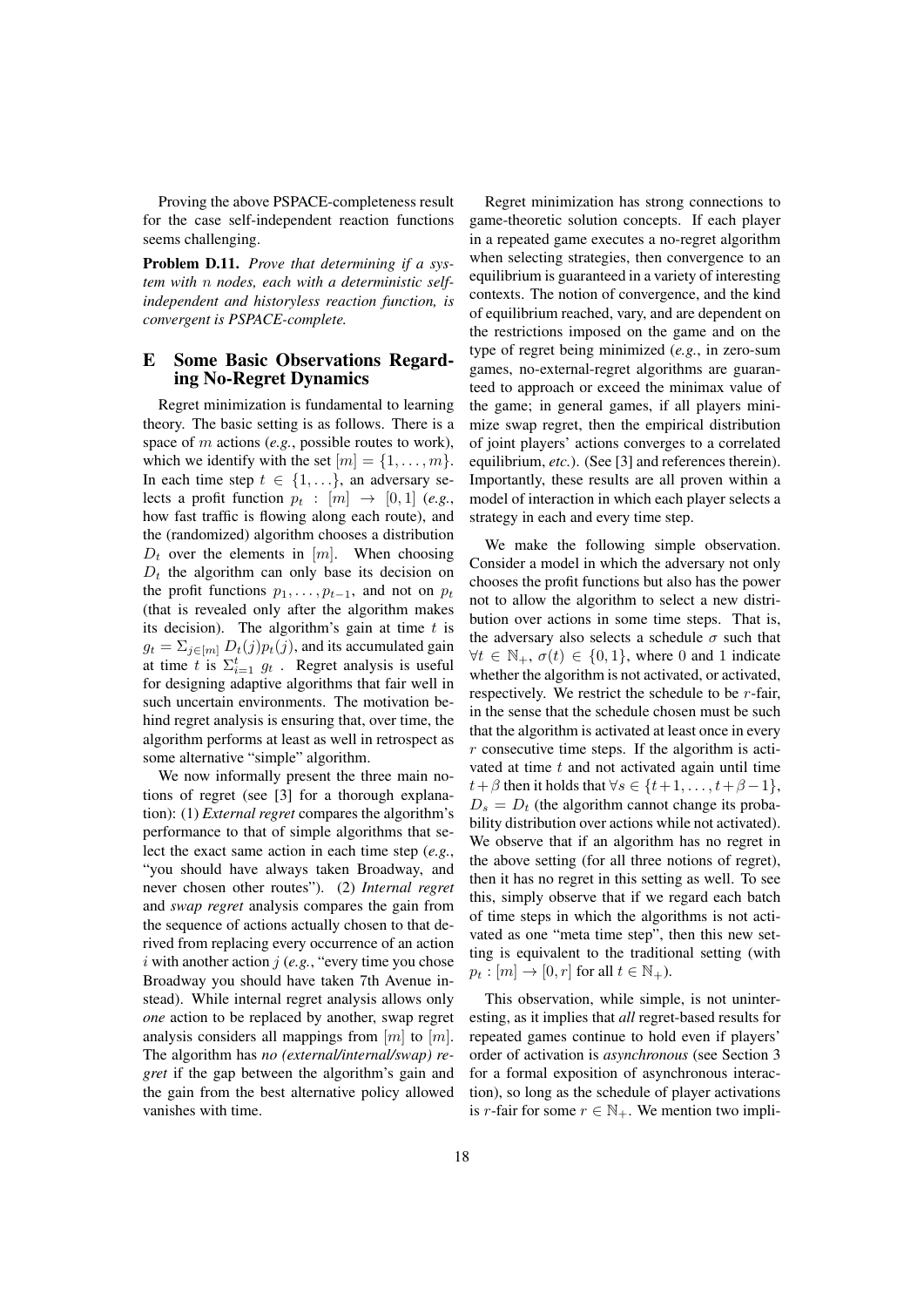cations of this observation.

Observation E.1. *When all players in a zero-sum game use no-external-regret algorithms then approaching or exceeding the minimax value of the game is guaranteed.*

Observation E.2. *When all players in a (general) game use no-swap-regret algorithms the empirical distribution of joint players' actions converges to a correlated equilibrium of the game.*

Problem E.3. *Give examples of repeated games for which there exists a schedule of player activations that is not r-fair for any*  $r \in \mathbb{N}_+$  *for which regret-minimizing dynamics do not converge to an equilibrium (for different notions of regret/convergence/equilibria).*

Problem E.4. *When is convergence of no-regret dynamics to an equilibrium guaranteed (for different notions of regret/convergence/equilibria) for all* r*-fair schedules for non-fixed* r*'s, that is, if when* r *is a function of* t*?*

## F An Axiomatic Approach

We now use (a slight variation of) the framework of Taubenfeld, which he used to study resilient consensus protocols [31], to prove Thm. 4.1. We first (Sec. F.2) define *runs* as sequences of *events*; unlike Taubenfeld, we allow infinite runs. A protocol is then a collection of runs (which must satisfy some natural conditions like closure under taking prefixes). We then define colorings of runs (which correspond to outcomes that can be reached by extending a run in various ways) and define the IoD property.

The proof of Thm. 4.1 proceeds in two steps. First, we show that *any* protocol that satisfies IoD has some (fair, as formalized below), non-terminating activation sequence. We then show that protocols that satisfy the hypotheses of Thm. 4.1 also satisfy IoD.

#### F.1 Proof Sketch

*Proof Sketch.* The proof follows the axiomatic approach of Taubenfeld [31] in defining asynchronous protocols in which states are colored by sets of colors; the set of colors assigned to a state must be a superset of the set of colors assigned to any state that is reachable (in the protocol) from it. We then show that any such protocol that satisfies a certain pair of properties (which we call *Independence of Decisions* or *IoD*) and that has a polychromatic state must have a non-terminating fair run in which all states are polychromatic.

For protocols with 1-recall, self-independence, and stationarity, we consider (in order to reach a contradiction) protocols that are guaranteed to converge. Each starting state is thus guaranteed to reach only stable states; we then color each state according to the outcomes that are reachable from that state. We show that, under this coloring, such protocols satisfy IoD and that, as in consensus protocols, the existence of multiple stable states implies the existence of a polychromatic state. The non-terminating, polychromatic, fair run that is guaranteed to exist is, in the context, exactly the non-convergent protocol run claimed by the theorem statement. We then show that this may be extended to non-stationary protocols with k-recall (for  $k > 1$ ).  $\Box$ 

### F.2 Events, Runs, and Protocols

Events are the atomic actions that are used to build runs of a protocol. Each event is associated with one or more principals; these should be thought of as the principals who might be affected by the event (*e.g.*, as sender or receiver of a message), with the other principals unable to see the event. We start with the following definition.

Definition F.1 (Events and runs). There is a set E whose elements are called *events*; we assume a finite set of possible events (although there will be no restrictions on how often any event may occur). There is a set P of *principals*; each event has an associated set  $S \subseteq \mathcal{P}$ , and if S is the set associated to  $e \in E$ , we will write  $e_S$ .

There is a set R whose elements are called *runs*; each run is a (possibly infinite) sequence of events. We say that event *e* is *enabled* at run x if the concatenation  $\langle x; e \rangle$  (*i.e.*, the sequence of events that is x followed by the single event  $e$ ) is also a run. (We will require that  $R$  be prefix-closed in the protocols we consider below.)

The definition of a protocol will also make use of a couple types of relationship between runs; our intuition for these relationships continues to view  $e_P$  as meaning that event e affects the set P of principals. From this intuitive perspective, two runs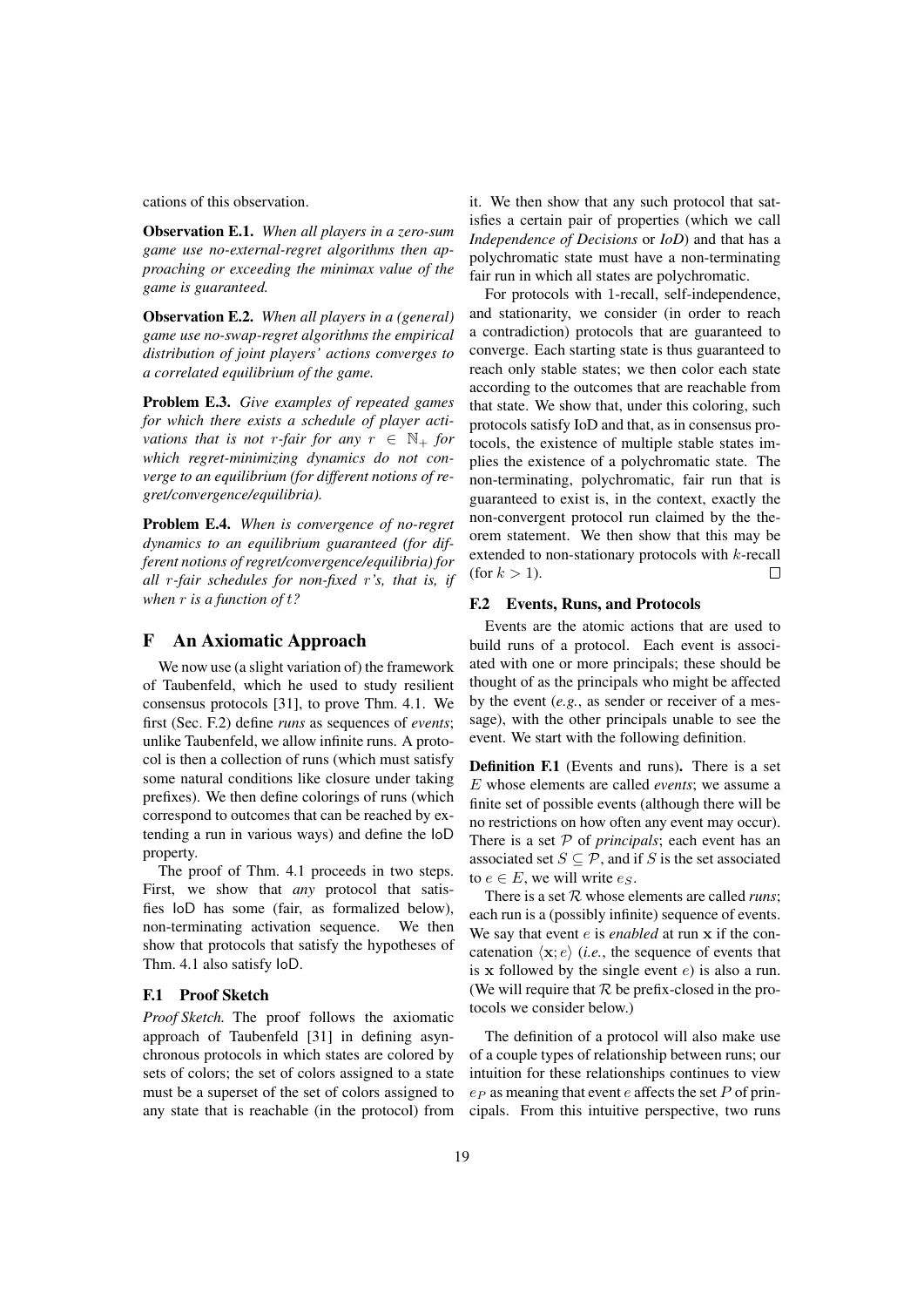are equivalent with respect to a set  $S$  of principals exactly when their respective subsequences that affect the principals in  $S$  are identical. We also say that one run includes another whenever, from the perspective of every principal (*i.e.*, restricting to the events that affect that principal), the included run is a prefix of the including run. Note that this does not mean that the sequence of events in the included run is a prefix of the sequence of events in the including run—events that affect disjoint sets of principals can be reordered without affecting the inclusion relationship.

Definition F.2 (Run equivalence and inclusion). For a run x and  $S \subseteq \mathcal{P}$ , we let  $\mathbf{x}_S$  denote the subsequence (preserving order and multiplicity) of events  $e_P$  in x for which  $P \cap S \neq \emptyset$ . We say that x and y are *equivalent with respect to* S, and we write  $\mathbf{x}[S] \mathbf{y}$ , if  $\mathbf{x}_S = \mathbf{y}_S$ . We say that y *includes*  $x$  if for every node i, the restriction of  $x$  to those events  $e_P$  with  $i \in P$  is a prefix of the restriction of y to such events.

Our definitions of  $x_S$  and  $x[S]y$  generalize definitions given by Taubenfeld [31] for  $|S| = 1$  allowing us to consider events that are seen by multiple principals—but other than this and the allowance of infinite runs, the definitions we use in this section are the ones he used. Importantly, however, we do not use the resilience property that Taubenfeld used.

Finally, we have the formal definition of an asynchronous protocol. This is a collection of runs that is closed under taking prefixes and only allows for finitely many (possibly 0) choices of a next event to extend the run. It also satisfies the property  $(P_2 \text{ below})$  that, if a run can be extended by an event that affects exactly the set  $S$  of principals, then any run that includes this run and that is equivalent to the first run with respect to  $S$  (so that only principals not in  $S$  see events that they don't see in the first run) can also be extended by the same event.

Definition F.3 (Asynchronous protocol). An *asynchronous protocol* (or just a *protocol*) is a collection of runs that satisfies the following three conditions.

- $P_1$  Every prefix of a run is a run.
- $P_2$  Let  $\langle \mathbf{x}; e_S \rangle$  and y be runs. If y includes x, and if  $\mathbf{x}[S]$ y, then  $\langle \mathbf{y}; e_S \rangle$  is also a run.

 $P_3$  Only finitely many events are enabled at a run.

## F.3 Fairness, Coloring, and Decisions

We start by recalling the definition of a fair sequence [31]; as usual, we are concerned with the behavior of fair runs. We also introduce the notion of a fair extension, which we will use to construct fair infinite runs.

Definition F.4 (Fair sequence, fair extension). We define a *fair sequence* to be a sequence of events such that: every finite prefix of the sequence is a run; and, if the sequence is finite, then no event is enabled at the sequence, while if the sequence is infinite, then every event that is enabled at all but finitely many prefixes of the sequence appears infinitely often in the sequence. We define a *fair extension* of a (not necessarily fair) sequence x to be a finite sequence  $e_1, e_2, \ldots, e_k$  of events such that  $e_1$  is enabled at **x**,  $e_2$  is enabled at  $\langle \mathbf{x}; e_1 \rangle$ , *etc*.

We also assign a set of "colors" to each sequence of events subject to the conditions below. As usual, the colors assigned to a sequence will correspond to the possible protocol outcomes that might be reached by extending the sequence.

Definition F.5 (Asynchronous, C-chromatic protocol). Given a set C (called the set of *colors*), we will assign sets of colors to sequences; this assignment may be a partial function. For a set  $C$ , we will say that a protocol is C*-chromatic* if it satisfies the following properties.

- $C_1$  For each  $c \in C$ , there is a protocol run of color  ${c}$ .
- $C_2$  For each protocol run x of color  $C' \subseteq C$ , and for each  $c \in C'$ , there is an extension of x that has color  $\{c\}$ .
- $C_3$  If y includes x and x has color  $C'$ , then the color of  $y$  is a subset of  $C'$ .

We say that a fair sequence is *polychromatic* if the set of colors assigned to it has more than one element.

Finally, a C-chromatic protocol is called a *decision protocol* if it also satisfies the following property:

D Every fair sequence has a finite monochromatic prefix, *i.e.*, a prefix whose color is  $\{c\}$  for some  $c \in C$ .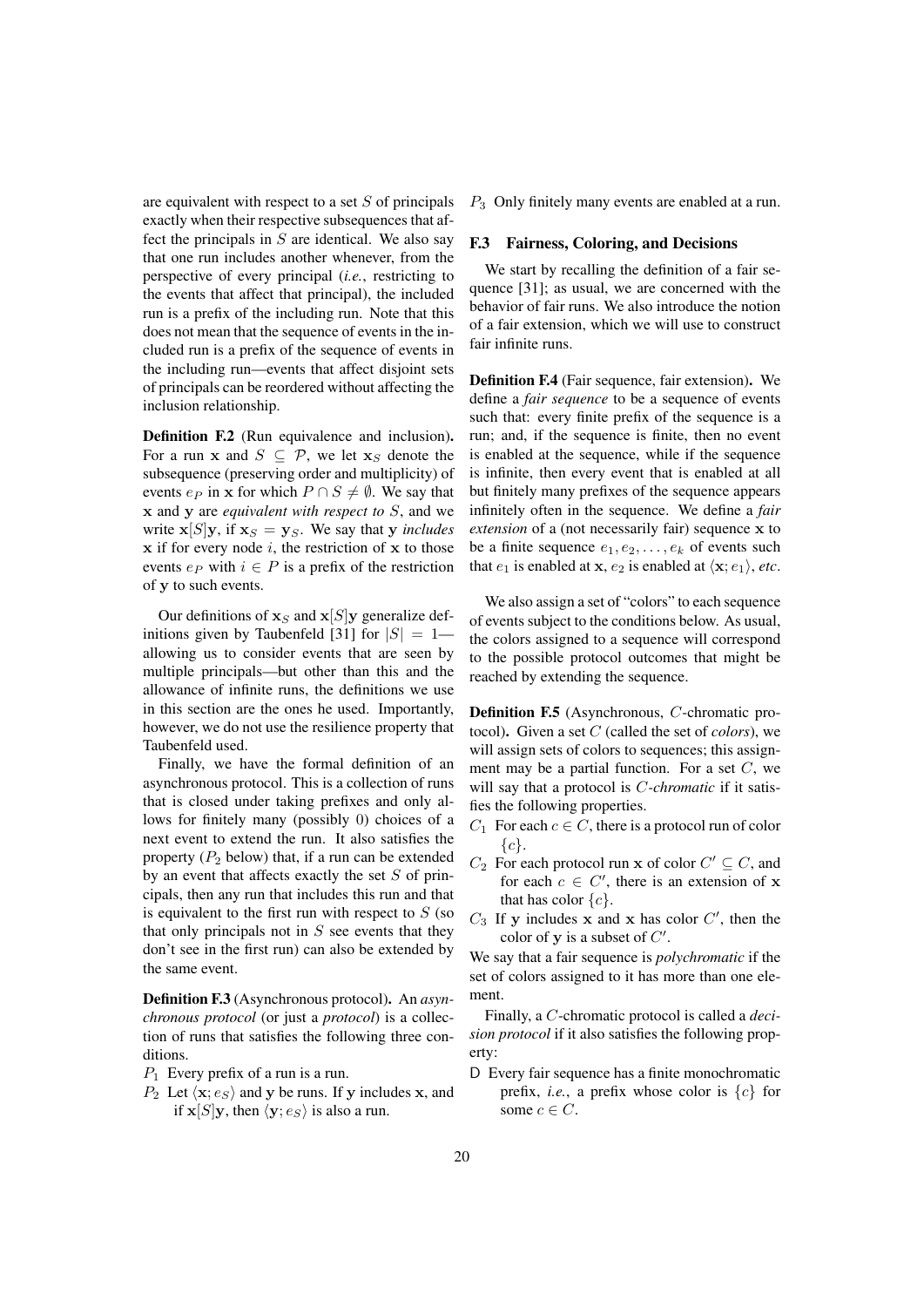## F.4 Independence of Decisions (IoD)

We turn now to the key (two-part) condition that we use to prove our impossibility results.

Definition F.6 (Independence of Decisions (IoD)). A protocol satisfies *Independence of Decisions* (IoD) if, whenever

- a run x is polychromatic and
- there is some event *e* is enabled at **x** and  $\langle \mathbf{x}; e \rangle$ is monochromatic of color  ${c}$ ,

then

- 1. for every  $e' \neq e$  that is enabled at **x**, the color of  $\langle x; e' \rangle$  contains c, and
- 2. for every  $e' \neq e$  that is enabled at **x**, if  $\langle \langle \mathbf{x}; e' \rangle; e \rangle$  is monochromatic, then its color is also  $\{c\}$ .

Figure 1 illustrates the two conditions that form IoD. Both parts of the figure include the polychromatic run x that can be extended to  $\langle x; e \rangle$  with monochromatic color  ${c}$ ; the color of x necessarily includes c. The left part of the figure illustrates condition 1, and the right part of the figure illustrates condition 2. The dashed arrow indicates a sequence of possibly many events, while the solid arrows indicate single events. The labels on a node in the figure indicate what is assumed/required about the set that colors the node.

Condition 1 essentially says that, if an event  $e$ decides the outcome of the protocol, then no other event can rule out the outcome that e produced. The name "Independence of Decisions" derives from condition 2, which essentially says that, if event e decides the outcome of the protocol both before and after event  $e'$ , then the decision that is made is independent of whether  $e'$  happens immediately before or after e.

In working with IoD-satisfying protocols, the following lemma will be useful.

Lemma F.7. *If* IoD *holds, then for any two events e* and *e'* that are enabled at a run **x**, if both  $\langle \mathbf{x}; e \rangle$ and  $\langle x; e' \rangle$  are monochromatic, then those colors *are the same.*

*Proof.* By loD, the color of  $\langle x; e' \rangle$  must contain the color of  $\langle x; e \rangle$ , and both of these sets are singletons.  $\Box$ 

## F.5 IoD-Satisfying Protocols Don't Always **Converge**

To show that IoD-satisfying protocols don't always converge, we proceed in two steps: first, we show (Lemma F.8) that a polychromatic sequence can be fairly extended (in the sense of . . . ) to another polychromatic sequence; second, we use that lemma to show (Thm.  $F.9$ ) ...

Lemma F.8 (The Fair-Extension Lemma). *In a polychromatic decision protocol that satisfies* IoD*, if a run* x *is polychromatic, then* x *can be extended by a fair extension to another polychromatic run.*

*Proof.* Assume that, for some  $C'$ , there is a run x of color  $C'$  that cannot be fairly extended to another polychromatic run. Because  $|C'| > 1$ , there must be some event that is enabled at x; if not, we would contradict D. Figure 2 illustrates this (and the arguments in the rest of the proof below).

Consider the extensions of x that use as many distinct events as possible and that are polychromatic, and pick one of these y that minimizes the number of events that are enabled at every prefix of y (after x has already been executed) but that do not appear in y. If y contains no events (illustrated in the top left of Fig. 2), then every event  $e$ that is enabled at x is such that  $\langle x; e \rangle$  is monochromatic. By Lemma F.7, these singletons must all be the same color  ${c}$ ; however, this means that for  $c' \in C' \setminus \{c\} \neq \emptyset$ , x does not have any extensions whose color is  $c'$ , contradicting  $C_2$ .

If y contains one or more events (illustrated in the top right and bottom of Fig. 2), then (because it is not a fair extension of x) there is at least one event e that is enabled everywhere in the extension, including at  $\langle x; y \rangle$ , but that does not appear anywhere in y. Because y was chosen instead of  $\langle y; e \rangle$  (or another extension with the same number of distinct events), the color of  $\langle\langle \mathbf{x}; \mathbf{y} \rangle : e \rangle$  must be a singleton  $\{c\}$ . Because  $\langle \mathbf{x}; \mathbf{y} \rangle$  is polychromatic, it has some extension z that is (eventually) monochromatic with color  $\{d\} \neq \{c\}$ ; let  $e'$  be the first event in this extension. Because IoD is satisfied, the color of  $\langle\langle \mathbf{x}; \mathbf{y} \rangle$ ;  $e' \rangle$  also contains c and is thus polychromatic. The event  $e$  is again enabled here (else  $\langle \langle \mathbf{x}; \mathbf{y} \rangle$ ;  $e' \rangle$  would have been chosen instead of y). If  $\langle \langle x; y \rangle : e' \rangle : e \rangle$  is not monochromatic (top right of Fig. 2), then it is a polychromatic extension of x that uses more distinct events than does y, a contradiction. If  $\langle\langle \mathbf{x}; \mathbf{y} \rangle; e' \rangle; e \rangle$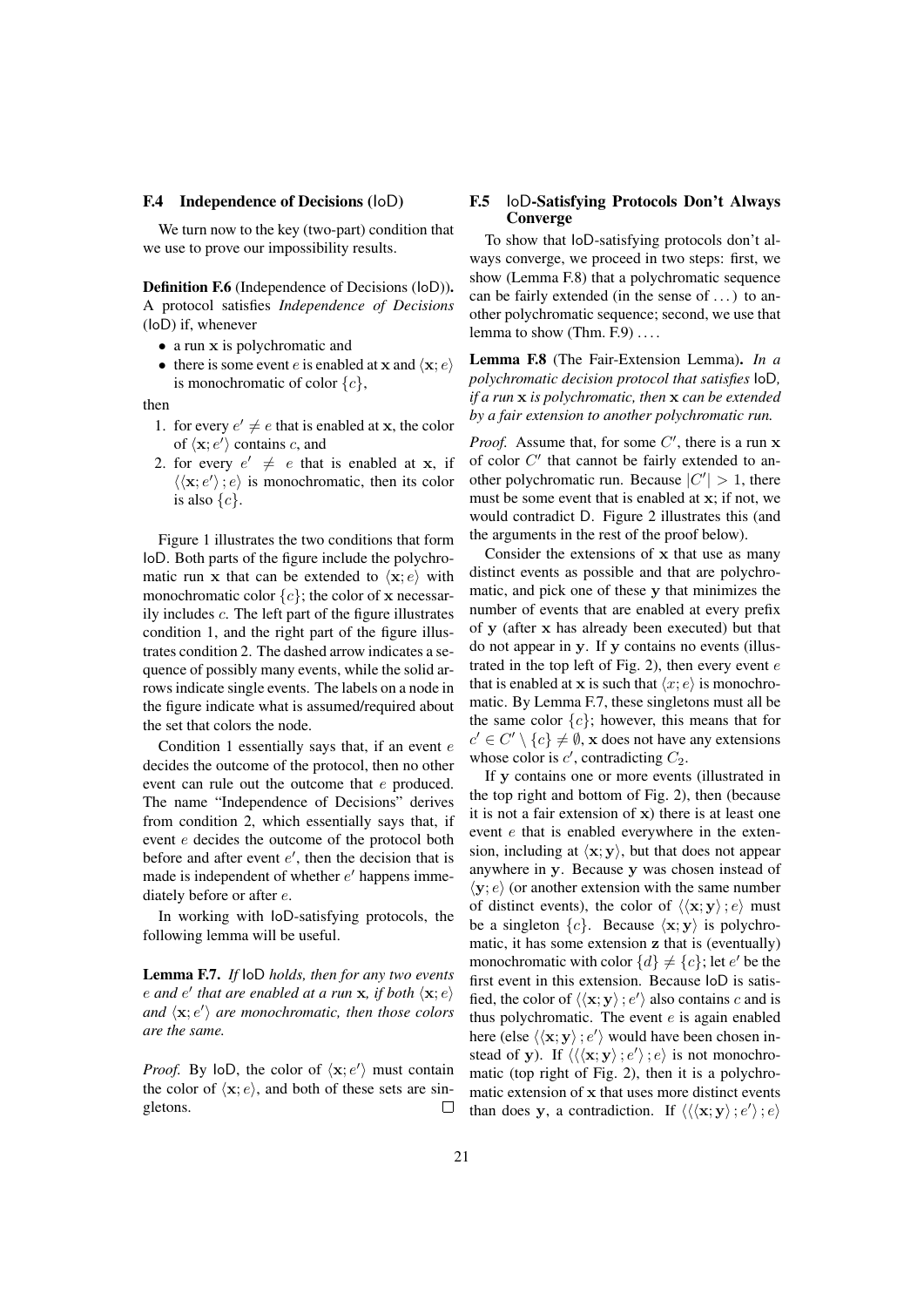

Figure 1: Illustration of the two conditions of IoD.



Figure 2: Illustration of proof of Lem. F.8.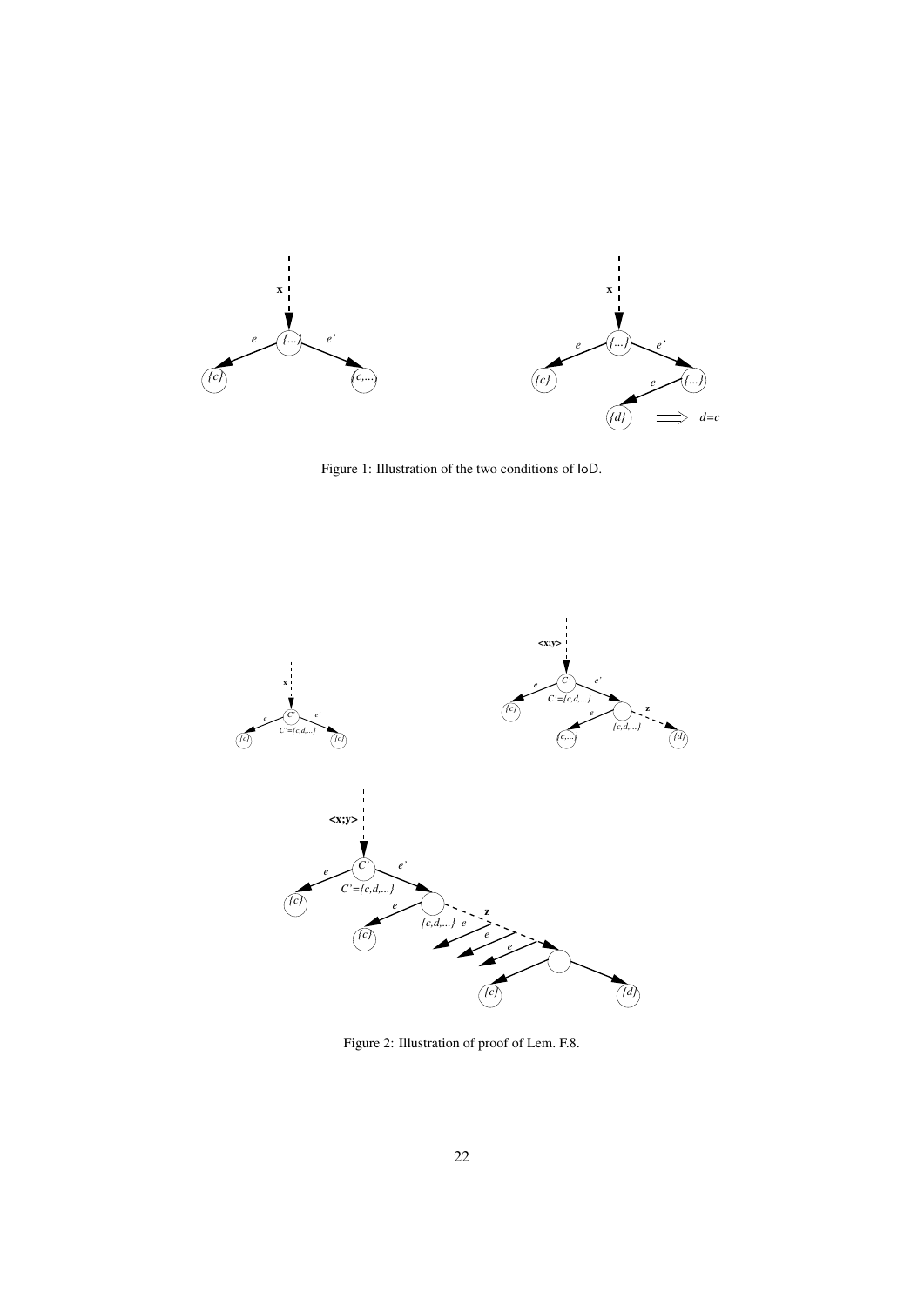is monochromatic (bottom of Fig. 2), then by IoD it has color  $\{c\}$ . We may then inductively move along the extension z; after each additional event from z is appended to the run, the resulting run is polychromatic (its color set must include d, but if it is monochromatic it must have color  ${c}$ ) and again enables  $e$  (by our choice of y). Again by our choice of y, appending  $e$  to this run must produce a monochromatic run, which (by IoD) must have color  $\{c\}$ . Proceeding along z, we must then eventually reach a polychromatic run at which e is enabled (and produces a monochromatic run of color  ${c}$ ) and which also enables a different event that yields a monochromatic run of color  $\{d\}$ . This contradicts Lem. F.7. П

Theorem F.9. *Any* IoD*-satisfying asynchronous protocol with a polychromatic initial state has a fair sequence that starts at this initial state and never reaches a decision,* i.e.*, it has a fair sequence that does not have a monochromatic prefix.*

*Proof.* Start with the empty (polychromatic) run and iteratively apply the fair-extension lemma to obtain an infinite polychromatic sequence. If an event e is enabled at all but finitely many prefixes in this sequence, then in all but finitely many of the fair extensions, e is enabled at every step of the extension. Because these extensions are fair (in the sense of Def.  $F.4$ ),  $e$  is activated in each of these (infinitely many) extensions and so appears infinitely often in the sequence, which is thus fair. П

## F.6 1-Recall, Stationary, Self-Independent Protocols Need Not Converge

We first recall the statement of Thm. 4.1. We then show that 1-recall, historyless protocols satisfy IoD when colored as in Def. F.10. Theorem F.9 then implies that such protocols do not always converge; it immediately follows that this also applies to bounded-recall (and not just 1 recall) protocols.

Theorem 4.1. *If each node* i *has bounded recall, and each reaction function* f<sup>i</sup> *is self-independent and stationary, then the existence of two stable states implies that the computational network is not safe.*

Definition F.10 (Stable coloring). In a protocol defined as in Sec. 3, the *stable coloring* of protocol states is the coloring that has a distinct color for each stable state and that colors each state in a run with the set of colors corresponding to the stable states that are reachable from that state.

We model the dynamics of a 1-recall, historyless protocol as follows. There are two types of actions: the application of nodes' reaction functions, where  $e_i$  is the action of node i acting as dictated by  $f_i$ , and a "reveal" action W. The nodes scheduled to react in the first timestep do so sequentially, but these actions are not yet visible to the other nodes (so that nodes after the first one in the sequence are still reacting to the initial state and not to the actions performed earlier in the sequence). Once all the scheduled nodes have reacted, the W action is performed; this reveals the newly performed actions to all the other nodes in the network. The nodes that are scheduled to react at the next timestep then act in sequence, followed by another W action, and so on. This converts the simultaneous-action model of Sec. 3 to one in which actions are performed sequentially; we will use this "act-and-tell" model in the rest of the proof. We note that all actions are enabled at every step (so that,  $e, g, e_i$  can be taken multiple times between  $W$  actions; however, this is indistinguishable from a single  $e_i$  action because the extra occurrences are not seen by other nodes, and they do not affect i's actions, which are governed by a historyless reaction function).

Once we cast the dynamics of 1-recall, historyless protocols in the act-and-tell model, the following lemma will be useful.

Lemma F.11 (Color equalities). *In a* 1*-recall, historyless protocol (in the act-and-tell model):*

- *1. For every run pair of runs* x, y *and every*  $i \in [n]$ , the color of  $\langle \langle \mathbf{x}; e_i W e_i W \rangle; \mathbf{y} \rangle$  is the *same as the color of*  $\langle\langle \mathbf{x}; W e_i W \rangle; \mathbf{y}\rangle$ .
- *2. For every run pair of runs* x, y *and every*  $i, j \in [n]$ , the color of  $\langle \langle \mathbf{x}; e_i e_j \rangle; \mathbf{y} \rangle$  is the *same as the color of*  $\langle \langle \mathbf{x}; e_i e_i \rangle; \mathbf{y} \rangle$ .

*Informally, the first color equality says that, if all updates are announced and then* i *activates and then all updates are revealed again (*i*'s new output being the only new one), it makes no difference whether or not* i *was activated immediately before the first reveal action. The second color equality*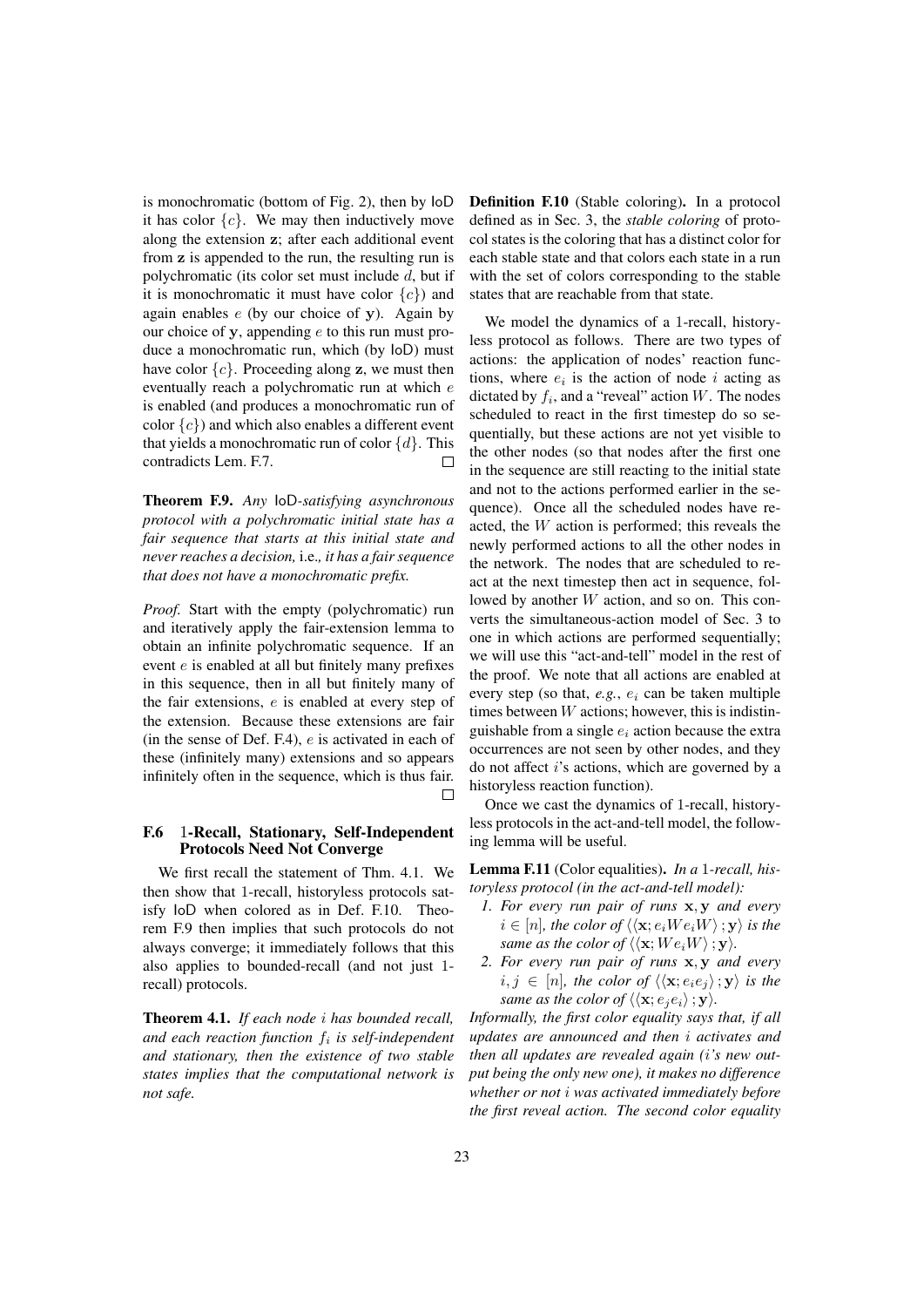*says that, as long as there are no intervening reveal event, the order in which nodes compute their outputs does not matter (because they do not have access to their neighbors' new outputs until the reveal event).*

*Proof.* For the first color equality, because the protocol is self-independent, the first occurrence of  $e_i$ (after x) in  $\langle \langle \mathbf{x}; e_iW e_iW \rangle; \mathbf{y} \rangle$  does not affect the second occurrence of  $e_i$ . Because the protocol has 1-recall, the later events (in y) are also unaffected.

The second color equality is immediate from the definition of the act-and-tell model.  $\Box$ 

## Lemma F.12. *If a protocol is* 1*-recall and historyless, then the protocol (with the stable coloring) satisfies* IoD*.*

*Proof.* Color each state in the protocol's runs according to the stable states that can be reached from it. Assume x is a polychromatic run (with color C') and that some event e is such that  $\langle x; e \rangle$ is monochromatic (with color  ${c}$ ). Let e' be another event (recall that all events are always enabled). If  $e$  and  $e'$  are two distinct node events  $e_i$  and  $e_j$  ( $i \neq j$ ), respectively, then the color of  $\langle \langle \mathbf{x}; e_i \rangle; e_i \rangle$  is the color of  $\langle \langle \mathbf{x}; e_i \rangle; e_i \rangle$  and thus the (monochromatic) color of  $\langle \mathbf{x}; e_i \rangle$ , *i.e.*,  $\{c\}$ . If  $e$  and  $e'$  are both  $W$  or are the same node event  $e_i$ , then the claim is trivial.

If  $e = e_i$  and  $e' = W$  (as illustrated in the left of Fig. 3), then we may extend  $\langle x; e_i \rangle$  by  $We_iW$  to obtain a run whose color is again  $\{c\}$ . By the second color equality, this is also the color of the extension of  $\langle \mathbf{x}; W \rangle$  by  $e_iW$ , so the color of  $\langle \mathbf{x}; W \rangle$ contains c and if the extension of  $\langle \mathbf{x}; W \rangle$  by  $e_i$  is monochromatic, its color must be  ${c}$  as well. If, on the other hand,  $e = W$  and  $e' = e_i$  (as illustrated in the right of Fig. 3), we may extend  $\langle \mathbf{x}; W \rangle$ by  $e_iW$  and  $\langle \mathbf{x}; e_i \rangle$  by  $We_iW$  to obtain runs of color  $\{c\}$ ; so the color of  $\langle \mathbf{x}; e_i \rangle$  must contain c and, arguing as before, if the intermediate extension  $\langle\langle \mathbf{x}; e_i\rangle; W\rangle$  is monochromatic, its color must also be  $\{c\}$ .  $\Box$ 

Lemma F.13. *If a* 1*-recall, historyless computation that always converges can, for different starting states, converge to different stable states then there is some input from which the computation can reach multiple stable states. In particular, under the stable coloring, there is a polychromatic state.*

*Proof.* Assume there are (under the stable coloring) two different monochromatic input states for the computation, that the inputs differ only at one node  $v$ , and that the computation always converges (*i.e.*, for every fair schedule) on both input states. Consider a fair schedule that activates  $v$  first and then proceeds arbitrarily. Because the inputs to  $v$ 's reaction function are the same in each case, after the first step in each computation, the resulting two networks have the same node states. This means that the computations will subsequently unfold in the same way, in particular producing identical outputs.

If a historyless computation that always converges can produce two different outputs, then iterated application of the above argument leads to a contradiction unless there is a polychromatic initial state.  $\Box$ 

# *Proof of* 1*-recall, stationary part of Thm. 4.1.*

Consider a protocol with 1-recall, self independence, and stationarity, and that has two different stable states. If there is some non-convergent run of the protocol, then the network is not safe (as claimed). Now assume that all runs converge; we will show that this leads to a contradiction. Color all states in the protocol's runs according to the stable coloring (Def. F.10). Lemma F.13 implies that there is a polychromatic state. Because, by Lem. F.12, the IoD is satisfied, we may apply Thm. F.9. In this context (with the stable coloring), this implies that there is an infinite run in which every state can reach at least two stable states; in particular, the run does not converge.  $\Box$ 

#### F.7 Extension to Non-stationary Protocols

We may extend our results to non-stationary protocols as well.

Theorem F.14. *If each node* i *has* 1*-recall, the action spaces are all finite, and each reaction func*tion  $f_i$  is self-independent but not necessarily sta*tionary, then the existence of two stable states implies that the computational network is not safe.*

*Proof.* In this context, a stable state is a vector of actions and a time  $t$  such that, after  $t$ , the action vector is a fixed point of the reaction functions. Let  $T$  be the largest such  $t$  over all the (finitely many) stable states (and ensure that  $T$  is at least  $k$  for generalizing to k-recall). Assume that the protocol is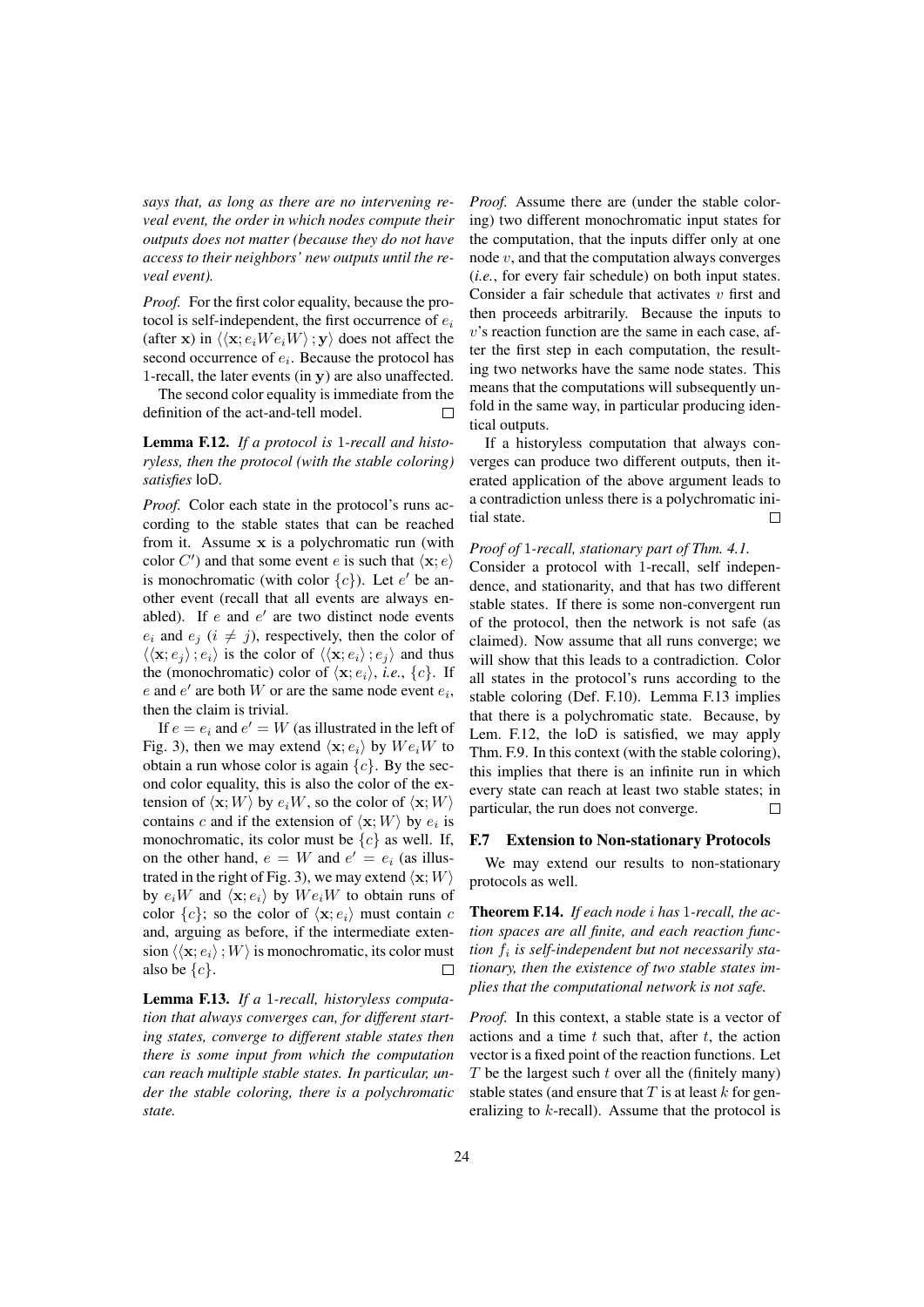

Figure 3: Illustrations of the arguments in the proof of Lem. F.12.

in fact safe; this means that, under the stable coloring, every state gets at least one color. If there are only monochromatic states, consider the states at time  $T$ ; we view two of these states as adjacent if they differ only in the action (or action history for the generalization to  $k$ -recall) of one node. Because the protocol is self-independent, that node may be activated  $(k \times k)$  in necessary) to produce the same state. In particular, this means that adjacent states must have the same monochromatic color. Because (among he states at time  $T$ ) there is a path (following state adjacencies) from any one state to any other, only one stable state is possible, contradicting the hypotheses of the theorem.

Considering the proof of Lem. F.12, we see that the number of timesteps required to traverse each of the subfigures in Fig. 3 does not depend on which path (left or right) through the subfigure we take. In particular, this means that the reaction functions are not affected by the choice of path. Furthermore, the non- $W$  actions in each subfigure only involve a single node  $i$ ; the final action performed by  $i$  along each path occurs after one  $W$ action has been performed (after x), so these final actions are the same (because the timesteps at which they occur are the same, as are the actions of all the other nodes in the network).  $\Box$ 

## F.8 Extension to Bounded-Recall Protocols

If we allow k-recall for  $k > 1$ , we must make a few straightforward adjustments to the proofs above. Generalizing the argument used in the proof of the color equalities (Lem. F.11), we may prove an analogue of these for k-recall; in particular, we replace the first color equality by an equality between the colors of  $\langle \langle \mathbf{x}; e_i W(e_i W)^k \rangle; \mathbf{y} \rangle$ and  $\langle \langle \mathbf{x}; W(e_iW)^k \rangle; \mathbf{y} \rangle$ . This leads to the analogue of Lem. F.12 for bounded-recall protocols; as in Lem. F.12, the two possible paths through each subfigure (in the  $k$ -recall analogue of Fig. 3) require the same number of timesteps, so nonstationarity is not a problem.

Considering adjacent states as those that differ only in the actions of one node (at some point in its depth- $k$  history), we may construct a path from any monochromatic initial state to any other such state. Because the one node that differs between two adjacent states may be (fairly) activated  $k$  times to start the computation, two monochromatic adjacent states must have the same color; as in the 1 recall case, the existence of two stable states thus implies the existence of a polychromatic state.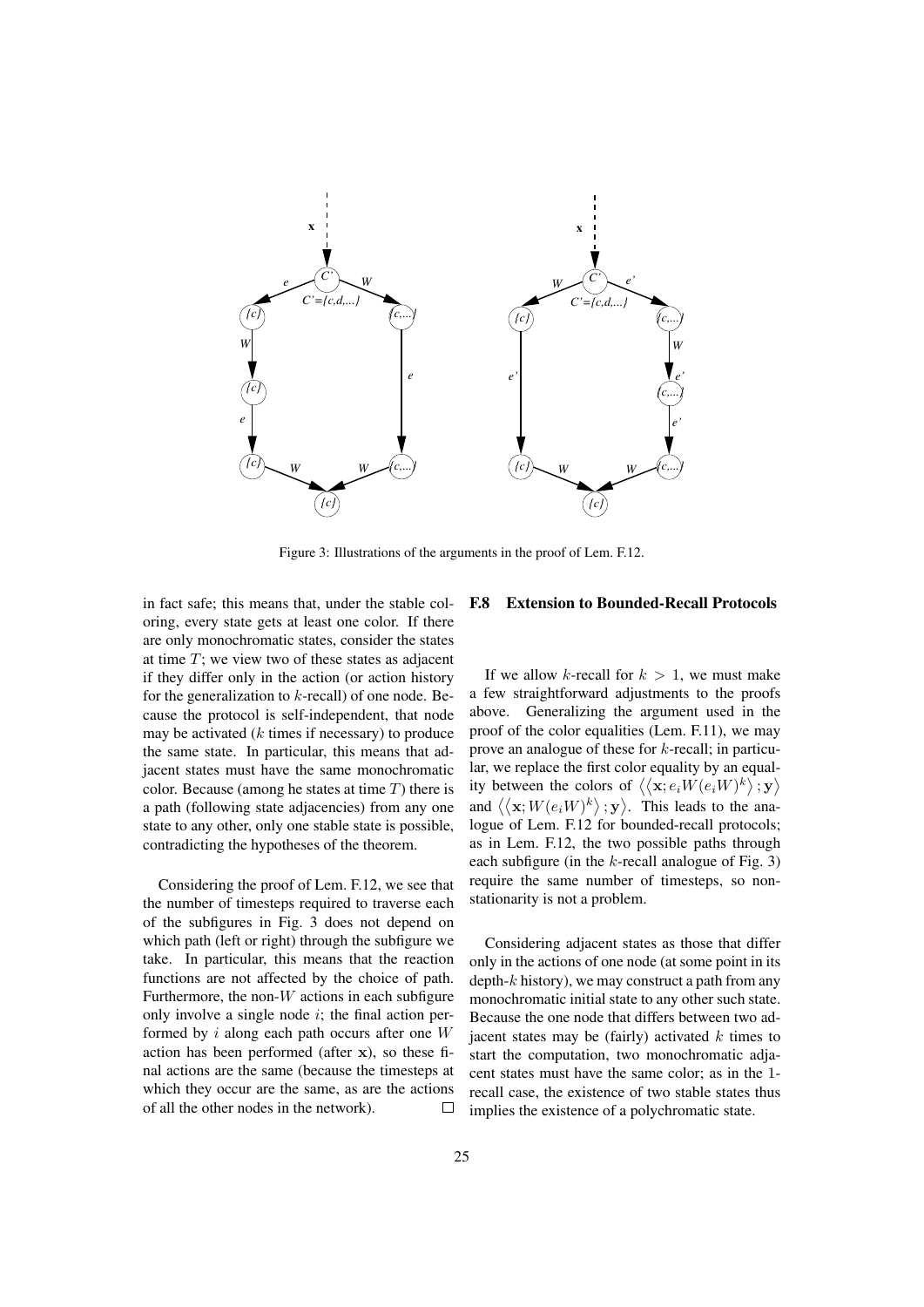# G Implications for Resilient Decision Protocols

The consensus problem is fundamental to distributed computing research. We give a brief description of it here, and we refer the reader to [31] for a detailed explanation of the model. We then show how to apply our general result to this setting. This allows us to show that the impossibility result in [12], which shows that no there is no protocol that solves the consensus problem, can be obtained as a corollary of Thm. F.9.

## G.1 The Consensus Problem

**Processes and consensus.** There are  $N \geq 2$  $processes$   $1, \ldots, N$ , each process  $i$  with an initial value  $x_i \in \{0, 1\}$ . The processes communicate with each other via *messages*. The objective is for all *non-faulty* processes to eventually agree on some value  $x \in \{0, 1\}$ , such that  $x = x_i$  for some  $i \in [N]$  (that is, the value that has been decided must match the initial value of some process). No computational limitations whatsoever are imposed on the processes. The difficulty in reaching an agreement (consensus) lies elsewhere: the network is asynchronous, and so there is no upper bound on the length of time processes may take to receive, process and respond to an incoming message. Intuitively, it is therefore impossible to tell whether a process has failed, or is simply taking a long time.

Messages and the message buffer. Messages are pairs of the form  $(p, m)$ , where p is the process the message is intended for, and  $m$  is the contents of the message. Messages are stored in an abstract data structure called the *message buffer*. The message buffer is a multiset of messages, *i.e.*, more than one of any pair  $(p, m)$  is allowed, and supports two operations: (1) *send(p,m)*: places a message in the message buffer. (2) *receive(p)*: returns a message for processor  $p$  (and removes it from the message buffer) or the special value, that has no effects. If there are several messages for  $p$  in the message buffer then receive(p) returns one of them at random.

Configurations and system evolution. A configuration is defined by the following two factors: (1) the internal state of all of the processors (the current step in the protocol that they are executing, the contents of their memory), and (2) the contents of the message buffer. The system moves from one configuration to the next by a step which consists of a process p performing *receive(p)* and moving to another internal state. Therefore, the only way that the system state may evolve is by some processor receiving a message (or null) from the message buffer. Each step is therefore uniquely defined by the message that is received (possibly) and the process that received it.

Executions and failures. From any initial starting state of the system, defined by the initial values of the processes, there are many different possible ways for the system to evolve (as the *receive(p)* operation is non-deterministic). We say that a *protocol* solves consensus if the objective is achieved for *every* possible execution. Processes are allowed to fail according to the fail-stop model, that is, processes that fail do so by ceasing to work correctly. Hence, in each execution, non-faulty processes participate in infinitely many steps (presumably eventually just receiving once the algorithm has finished its work), while processes that stop participating in an execution at some point are considered faulty. We are concerned with the handling of (at most) *a single* faulty process. Hence, an execution is *admissible* if at most one process is faulty.

#### G.2 Impossibility of Resilient Consensus

We now show how this fits into the formal framework of Ap. F. The events are (as in [12]) messages annotated with the intended recipient  $(e.g., m<sub>i</sub>)$ . In addition to the axioms of Ap. F, we also assume that the protocol satisfies the following resiliency property, which we adapt from Taubenfeld [31]; we call such a protocol a *resilient consensus protocol*. (Intuitively, this property ensures that if node  $i$  fails, the other nodes will still reach a decision.)

Res For each run  $x$  and node  $i$ , there is a monochromatic run y that extends x such that  $\mathbf{x}[i]$  y.

We show that resilient consensus protocols satisfy IoD. Unsurprisingly, the proof draws on ideas of Fischer, Lynch, and Paterson.

Lemma G.1. *Resilient consensus protocols satisfy* IoD*.*

*Proof.* Assume x is a polychromatic run of a resilient consensus protocol and that  $\langle \mathbf{x}; m_i \rangle$  is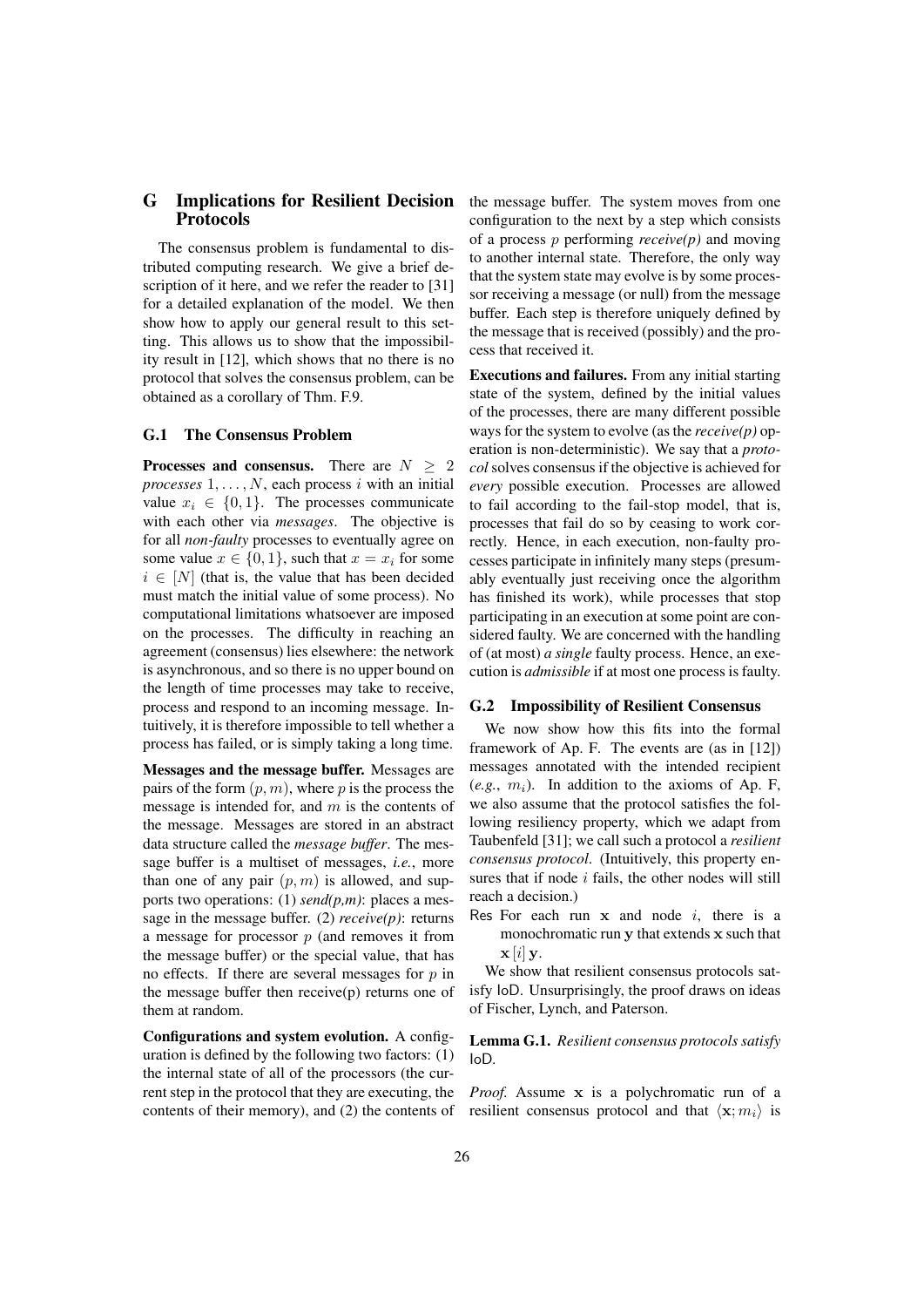monochromatic (of color  $\{c\}$ ). If  $e' = m'_j$  for  $j \neq i$ , then  $e = m_i$  and  $e'$  commute (because the messages are processed by different nodes) and the IoD conditions are satisfied. (In particular,  $\langle \langle \mathbf{x}; e \rangle; e' \rangle$  and  $\langle \langle \mathbf{x}; e' \rangle; e \rangle$  both have the same monochromatic color.)

If  $e' = m'_i$ , then consider a sequence  $\sigma$  from x that reaches a monochromatic run and that does not involve i (the existence of  $\sigma$  is guaranteed by Res); this is illustrated in Fig. 4. Because  $\sigma$  doesn't involve *i*, it must commute with  $e$  and  $e'$ ; in particular, the color of the monochromatic run reachable by applying  $\sigma$  to  $\langle x; e \rangle$  is the same as the color of the run  $\langle \langle \mathbf{x}; \sigma \rangle : e \rangle$ . Thus  $\sigma$  must produce the same color  ${c}$  that e does in extending x. On the other hand, we may apply this same argument to e' to see that  $\langle\langle \mathbf{x}; e'\rangle; \sigma\rangle$  must also have the same color as  $\langle x; \sigma \rangle$ , so the color of  $\langle x; e' \rangle$  contains the color of  $\langle x; e \rangle$ . The remaining question is whether  $\langle \langle \mathbf{x}; e' \rangle; e \rangle$  can be monochromatic of a different color than  $\langle x; e \rangle$ . However, the color (if it is monochromatic) of  $\langle\langle\langle \mathbf{x}; e'\rangle; e\rangle; \sigma\rangle$  must be the same (because  $\sigma$  does not involve *i*) as the color of  $\langle \langle \langle \mathbf{x}; e' \rangle; \sigma \rangle; e \rangle$ , which we have already established is the color of  $\langle \mathbf{x}; e \rangle$ ; thus,  $\langle \langle \mathbf{x}; e' \rangle; e \rangle$ cannot be monochromatic of a different color.  $\overline{a}$ 

Using Thm. F.9 and the fact that there must be a polychromatic initial configuration for the protocol (because it can reach multiple outcomes, as shown in [12]), we obtain from this lemma the following celebrated result of Fischer, Lynch, and Paterson [12].

Theorem G.2 (Fischer–Lynch–Paterson[12]). *There is no always-terminating protocol that solves the consensus problem.*

## References

- [1] H. L. Abbott and M. Katchalski. On the construction of snake in the box codes. *Utilitas Mathematica*, 40:97-116, 1991.
- [2] M. Ben-Or. Randomized agreement protocols. In *Fault-Tolerant Distributed Computing*, pages 72– 83, 1986.
- [3] A. Blum and Y. Mansour. Learning, regret minimization, and equilibria. In *Algorithmic Game Theory, Cambridge University Press*, 2007.
- [4] E. Borowsky and E. Gafni. Generalized FLP impossibility result for t-resilient asynchronous computations. In *STOC '93: Proceedings of the*

*twenty-fifth annual ACM symposium on Theory of computing*, pages 91–100, 1993.

- [5] K. M. Chandy and J. Misra. How processes learn. In *PODC '85: Proceedings of the fourth annual ACM symposium on Principles of distributed computing*, pages 204–214, 1985.
- [6] A. Davis and S. M. Nowick. An introduction to asynchronous circuit design. Technical report, The Encyclopedia of Computer Science and Technology, 1997.
- [7] D. Dolev, C. Dwork, and L. Stockmeyer. On the minimal synchronism needed for distributed consensus. *J. ACM*, 34(1):77–97, 1987.
- [8] S. Dolev. Self stabilization. *MIT Press*, 2000.
- [9] A. Fabrikant and C. H. Papadimitriou. The complexity of game dynamics: BGP oscillations, sink equilibria, and beyond. In *SODA '08: Proceedings of the nineteenth annual ACM-SIAM symposium on Discrete algorithms*, pages 844–853, 2008.
- [10] J. Feigenbaum and S. Shenker. Distributed algorithmic mechanism design: recent results and future directions. In *DIALM '02: Proceedings of the 6th international workshop on Discrete algorithms and methods for mobile computing and communications*, pages 1–13, 2002.
- [11] F. Fich and E. Ruppert. Hundreds of impossibility results for distributed computing. *Distributed Computing*, 16(2–3):121–163, 2003.
- [12] M. J. Fischer, N. A. Lynch, and M. S. Paterson. Impossibility of distributed consensus with one faulty process. *J. ACM*, 32(2):374–382, 1985.
- [13] P. B. Godfrey, M. Schapira, A. Zohar, and S. Shenker. Incentive compatibility and dynamics of congestion control. In *SIGMETRICS '10*, pages 95–106, 2010.
- [14] T. G. Griffin, F. B. Shepherd, and G. Wilfong. The stable paths problem and interdomain routing. *IEEE/ACM Trans. Netw.*, 10(2):232–243, 2002.
- [15] J. Y. Halpern and Y. Moses. Knowledge and common knowledge in a distributed environment. *JACM*, 37(3):549–587, 1990.
- [16] S. Hart. Adaptive heuristics. *Econometrica*, 73:1401–1430, 2005.
- [17] S. Hart and Y. Mansour. The communication complexity of uncoupled nash equilibrium procedures. In *STOC '07: Proceedings of the thirty-ninth annual ACM symposium on Theory of computing*, pages 345–353, 2007.
- [18] S. Hart and A. Mas-Colell. Uncoupled dynamics do not lead to Nash equilibrium. *American Economic Review*, 93(5):1830–1836, 2003.
- [19] S. Hart and A. Mas-Colell. Stochastic uncoupled dynamics and Nash equilibrium. *Games and Economic Behavior*, 57(2):286–303, 2006.